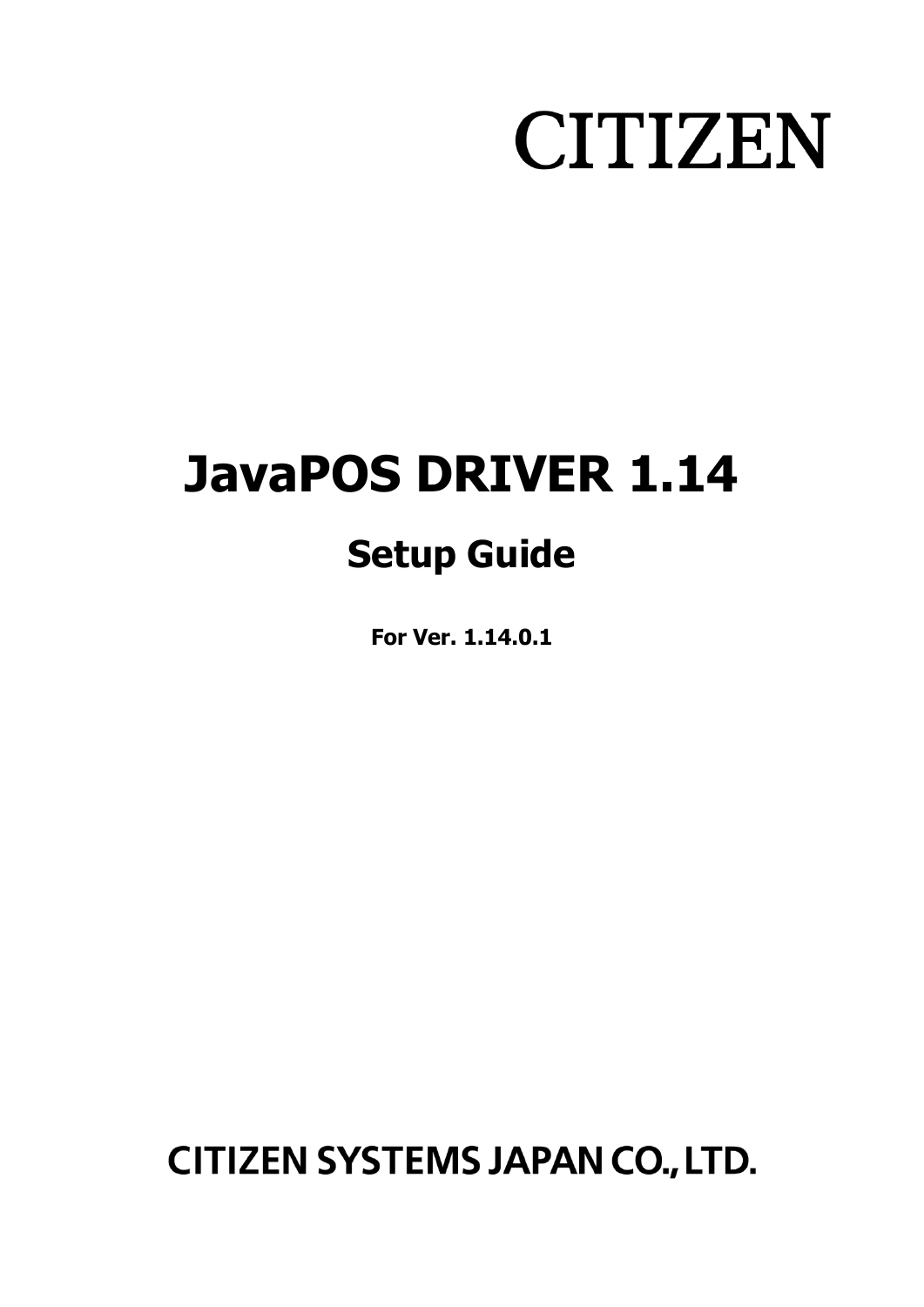## **Revision Record**

| Date         | Version  | Description                                                                        |
|--------------|----------|------------------------------------------------------------------------------------|
| May 7, 2010  | 1.00     | New issue                                                                          |
| Oct 8, 2010  | 1.01     | - Add Windows7-32bit to Supported Operating systems.                               |
|              |          | - Add note about Java version.                                                     |
|              |          | - Update as follows accompanied by memory switch change for printer setting;       |
|              |          | <b>Add Full Col Print</b>                                                          |
|              |          | Change CBM1000-compatible mode                                                     |
| Apr 5, 2011  | 1.02     | - The CT-S310II model was added to each item.                                      |
|              |          | - USB Interface Connection wad changed.                                            |
| Oct 31, 2011 | 1.11.2.6 | - Version number is changed to same version as driver itself.                      |
|              |          | - Added explanation of the tested Linux OS.                                        |
|              |          | - Added explanation of Java Virtual Machine.                                       |
|              |          | - Added explanation of USB Interface Connection of the Linux environment.          |
|              |          | - Release Notes and Library files were added to installation structure.            |
| Mar 26, 2012 | 1.11.2.7 | - The CD-S500 model was added to each item.                                        |
| Mar 11, 2013 | 1.11.2.8 | - Changed the installation files of this product.                                  |
|              |          | - Changed the jpos.xml setting examples.                                           |
| Jan 17, 2014 | 1.11.3.0 | - Added Windows8/8.1 to Operating systems.                                         |
|              |          | - Added CT-S281BT/BD to the supported models.                                      |
| Feb 16, 2015 | 1.11.3.2 | - The CT-S251, CT-S601II/651II/801II/851II model was added to each item.           |
| Sep 30, 2015 | 1.11.3.3 | - Added CT-S310II Ethernet to the supported models.                                |
|              |          | - Added CD-S500 USB to the supported models of Linux.                              |
|              |          | - Modified the access method to USB interface of Linux, deleted explanation of USB |
|              |          | Connection of the Linux environment.                                               |
| Nov 28, 2016 | 1.11.3.4 | - Added Windows10 to Operating systems.                                            |
|              |          | - Added CT-D150/CT-E351 to the supported models.                                   |
| Jun 13, 2017 | 1.11.3.5 | - Added CT-D151/CT-E651 to the supported models.                                   |
| Jan 7, 2019  | 1.14.0.1 | - Supported JavaPOS1.14.                                                           |
|              |          | - Added CT-S751, PMU2300III to the supported models. (Page 5,6,27)                 |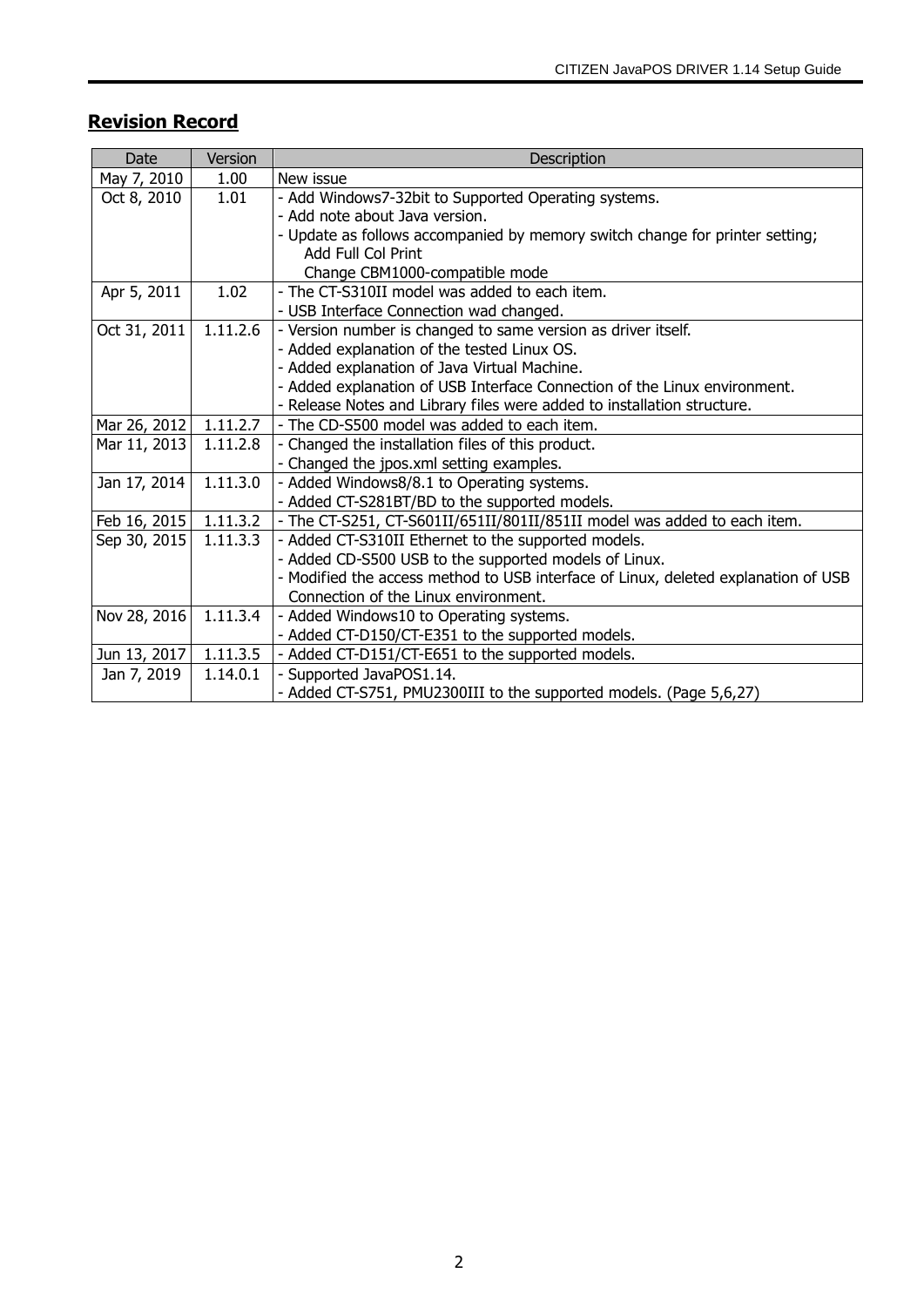#### **Notes**

- 1. Unauthorized use of all or any part of this document is prohibited.
- 2. The information in this document is subject to change without prior notice.
- 3. This document has been created with full attention. If, however, you find an error or question, please contact us.
- 4. We shall not be liable for any effect resulting from operation regardless of the above item 3.
- 5. If you do not agree with the above terms, you are not permitted to use this driver.

## **Trademark**

Microsoft, Windows are registered trademarks of Microsoft Corporation in the United States and/or other countries. (Official name for Windows is Microsoft Windows Operating System.)

Java is registered trademarks of Sun Microsystems, Inc. in the United States and/or other countries.

Company names and product names appearing on this document are trademarks and/or registered trademarks of respective companies.

CITIZEN is a registered trademark of Citizen Watch Co., Ltd.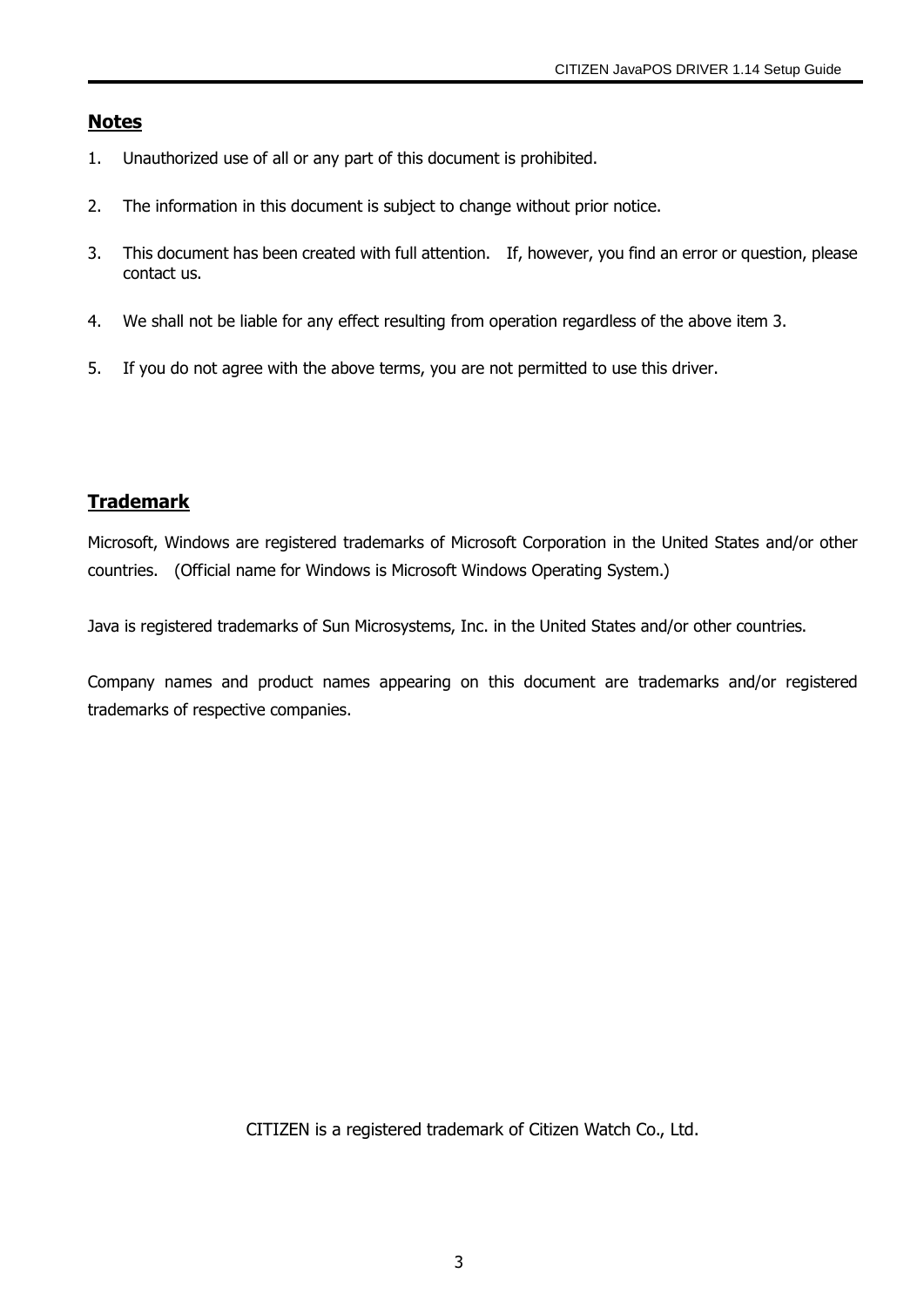## **Index**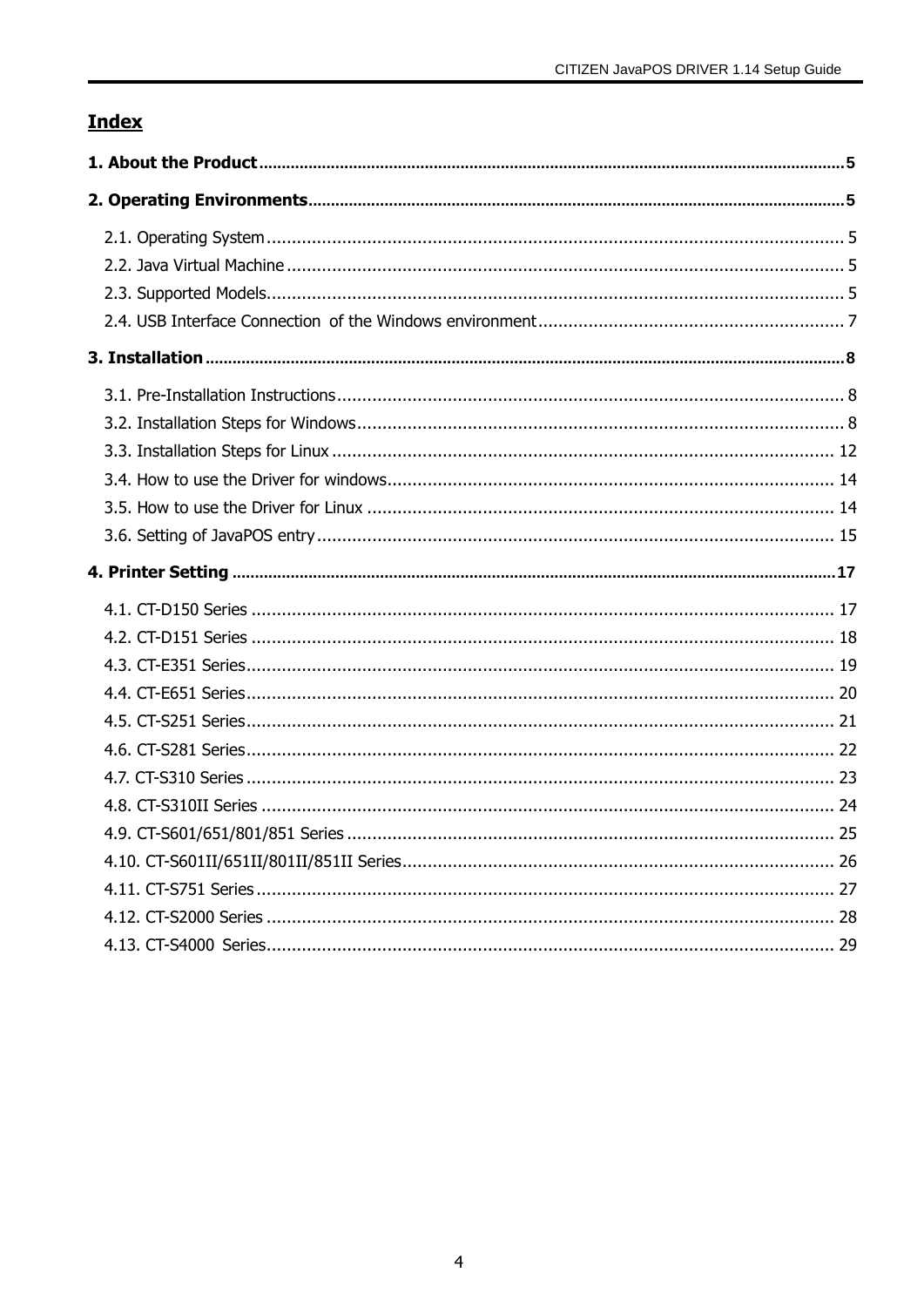## <span id="page-4-0"></span>**1. About the Product**

This driver provides an open device driver architecture that can easily integrate the CITIZEN POS printer and the cash drawer connected to it by the POS system based on Java.

## <span id="page-4-1"></span>**2. Operating Environments**

## <span id="page-4-2"></span>**2.1. Operating System**

This driver supports the following operating systems.

- Windows XP, Windows7, Windows8, Windows8.1, Windows10
- Linux (32bit)
- \* Tested Linux OS: CentOS6.10, Ubuntu16.04

## <span id="page-4-3"></span>**2.2. Java Virtual Machine**

This driver supports the following 32bit Java Virtual Machine.

- Version 5 and higher
- \* Tested version: Version 5 Update 22, Version 6 Update 45, Version 7 Update 72 Version 8 Update 191

## <span id="page-4-4"></span>**2.3. Supported Models**

Supported models of this product and the corresponding interface are as shown below. For details of each model, refer to the Printer User's Guide.

| <b>Series of Model</b> | <b>Supported Model</b> | <b>Interface</b>                           | <b>Printer Functions</b>                                       |  |  |
|------------------------|------------------------|--------------------------------------------|----------------------------------------------------------------|--|--|
| CT-D150                | CT-D150                | Serial, USB, Ethernet                      | Standard                                                       |  |  |
| $CT-D151$              | $CT-D151$              | Serial, USB, Ethernet,<br><b>Bluetooth</b> | Standard                                                       |  |  |
| <b>CT-E351</b>         | CT-E351                | Serial, USB, Ethernet                      | Standard                                                       |  |  |
| <b>CT-E651</b>         | CT-E651                | Serial, USB, Ethernet,<br>Bluetooth        | Standard                                                       |  |  |
| <b>CT-S251</b>         | $CT-S251$              | Serial, USB, Ethernet,<br>Bluetooth        | Standard                                                       |  |  |
|                        | CT-S281/281BT/281BD    | Serial, USB, Bluetooth                     | Standard                                                       |  |  |
| <b>CT-S281</b>         | CT-S281-XL-M1          | Serial, USB                                | Blackmark paper is supported                                   |  |  |
|                        | <b>CT-S281-XL</b>      |                                            | Label paper is supported.                                      |  |  |
| CT-S310                | CT-S310                | Serial, USB, Ethernet                      | Standard (Paper with blackmark on<br>front side is supported.) |  |  |
|                        | CT-S310-M1/M2          |                                            | Paper with blackmark on back side is<br>supported.             |  |  |
| CT-S310II              | CT-S310II              | Serial, USB, Ethernet                      | Standard                                                       |  |  |
| CT-S601/651/801/       | CT-S601/651/801/851    |                                            | Standard                                                       |  |  |
|                        | CT-S801/851-M          | Serial, USB, Ethernet                      | Blackmark paper is supported                                   |  |  |
| 851                    | CT-S801-L              |                                            | Label paper is supported.                                      |  |  |

#### **Windows environment**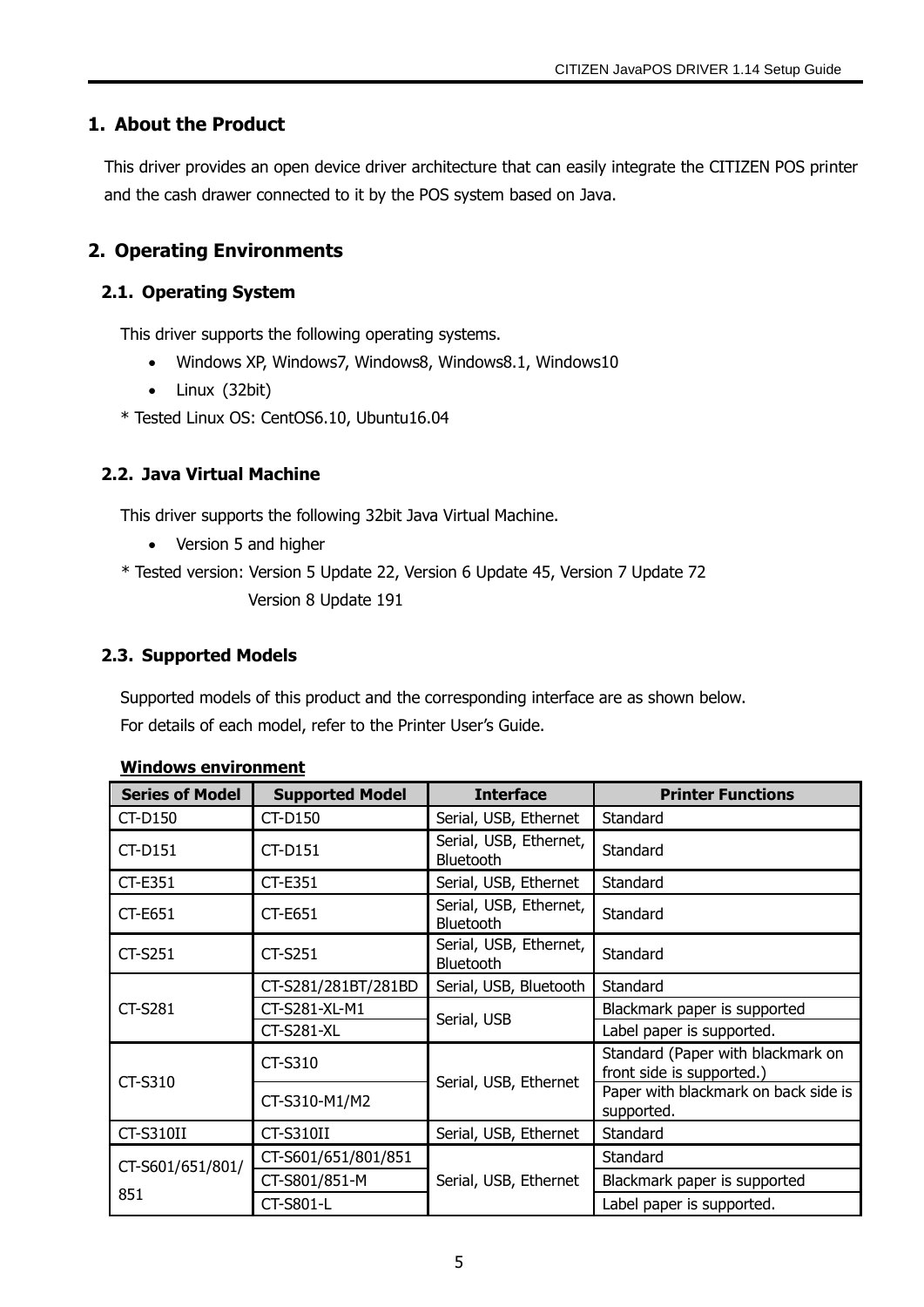| CT-S601II/651II/ | CT-S601II/651II/801II<br>/851II | Serial, USB, Ethernet,              | Standard                                                       |  |  |
|------------------|---------------------------------|-------------------------------------|----------------------------------------------------------------|--|--|
| 801II/851II      | CT-S801II/851II-M               | <b>Bluetooth</b>                    | Blackmark paper is supported                                   |  |  |
|                  | CT-S801II-L                     |                                     | Label paper is supported.                                      |  |  |
| CT-S751          | CT-S751                         | Serial, USB, Ethernet,<br>Bluetooth | Standard                                                       |  |  |
|                  | CT-S2000                        |                                     | Standard                                                       |  |  |
| CT-S2000         | CT-S2000-M                      | Serial, USB, Ethernet               | Blackmark paper is supported                                   |  |  |
|                  | CT-S2000-L                      |                                     | Label paper is supported.                                      |  |  |
|                  | CT-S4000                        |                                     | Standard (Paper with blackmark on<br>front side is supported.) |  |  |
| CT-S4000         | CT-S4000-M                      | Serial, USB, Ethernet               | Paper with blackmark on back side is<br>supported.             |  |  |
|                  | CT-S4000-L                      |                                     | Label paper is supported.                                      |  |  |
| PMU2300III       | PMU2300III                      | Serial, USB                         | Standard (With presenter)                                      |  |  |

## **Linux environment**

| <b>Series of Model</b>          | <b>Supported Model</b>          | <b>Interface</b>      | <b>Printer Functions</b>                                       |  |  |
|---------------------------------|---------------------------------|-----------------------|----------------------------------------------------------------|--|--|
| CT-D150                         | CT-D150                         | Serial, USB, Ethernet | Standard                                                       |  |  |
| <b>CT-D151</b>                  | <b>CT-D151</b>                  | Serial, USB, Ethernet | Standard                                                       |  |  |
| CT-E351                         | <b>CT-E351</b>                  | Serial, USB, Ethernet | Standard                                                       |  |  |
| CT-E651                         | CT-E651                         | Serial, USB, Ethernet | Standard                                                       |  |  |
| <b>CT-S251</b>                  | <b>CT-S251</b>                  | Serial, USB, Ethernet | Standard                                                       |  |  |
|                                 | CT-S281/281BT/281BD             |                       | Standard                                                       |  |  |
| <b>CT-S281</b>                  | CT-S281-XL-M1                   | Serial, USB           | Blackmark paper is supported                                   |  |  |
|                                 | <b>CT-S281-XL</b>               |                       | Label paper is supported.                                      |  |  |
| CT-S310                         | CT-S310                         | Serial, USB, Ethernet | Standard (Paper with blackmark on<br>front side is supported.) |  |  |
|                                 | CT-S310-M1/M2                   |                       | Paper with blackmark on back side is<br>supported.             |  |  |
| CT-S310II                       | CT-S310II                       | Serial, USB, Ethernet | Standard                                                       |  |  |
|                                 | CT-S601/651/801/851             |                       | Standard                                                       |  |  |
| CT-S601/651/801/<br>851         | CT-S801/851-M                   | Serial, USB, Ethernet | Blackmark paper is supported                                   |  |  |
|                                 | CT-S801-L                       |                       | Label paper is supported.                                      |  |  |
| CT-S601II/651II/<br>801II/851II | CT-S601II/651II/801II<br>/851II |                       | Standard                                                       |  |  |
|                                 | CT-S801II/851II-M               | Serial, USB, Ethernet | Blackmark paper is supported                                   |  |  |
|                                 | CT-S801II-L                     |                       | Label paper is supported.                                      |  |  |
| CT-S751                         | CT-S751                         | Serial, USB, Ethernet | Standard                                                       |  |  |
|                                 | CT-S2000                        |                       | Standard                                                       |  |  |
| CT-S2000                        | CT-S2000-M                      | Serial, USB, Ethernet | Blackmark paper is supported                                   |  |  |
|                                 | CT-S2000-L                      |                       | Label paper is supported.                                      |  |  |
|                                 | CT-S4000                        |                       | Standard (Paper with blackmark on<br>front side is supported.) |  |  |
| CT-S4000                        | CT-S4000-M                      | Serial, USB, Ethernet | Paper with blackmark on back side is<br>supported.             |  |  |
|                                 | CT-S4000-L                      |                       | Label paper is supported.                                      |  |  |
| PMU2300III                      | PMU2300III                      | Serial, USB           | Standard (With presenter)                                      |  |  |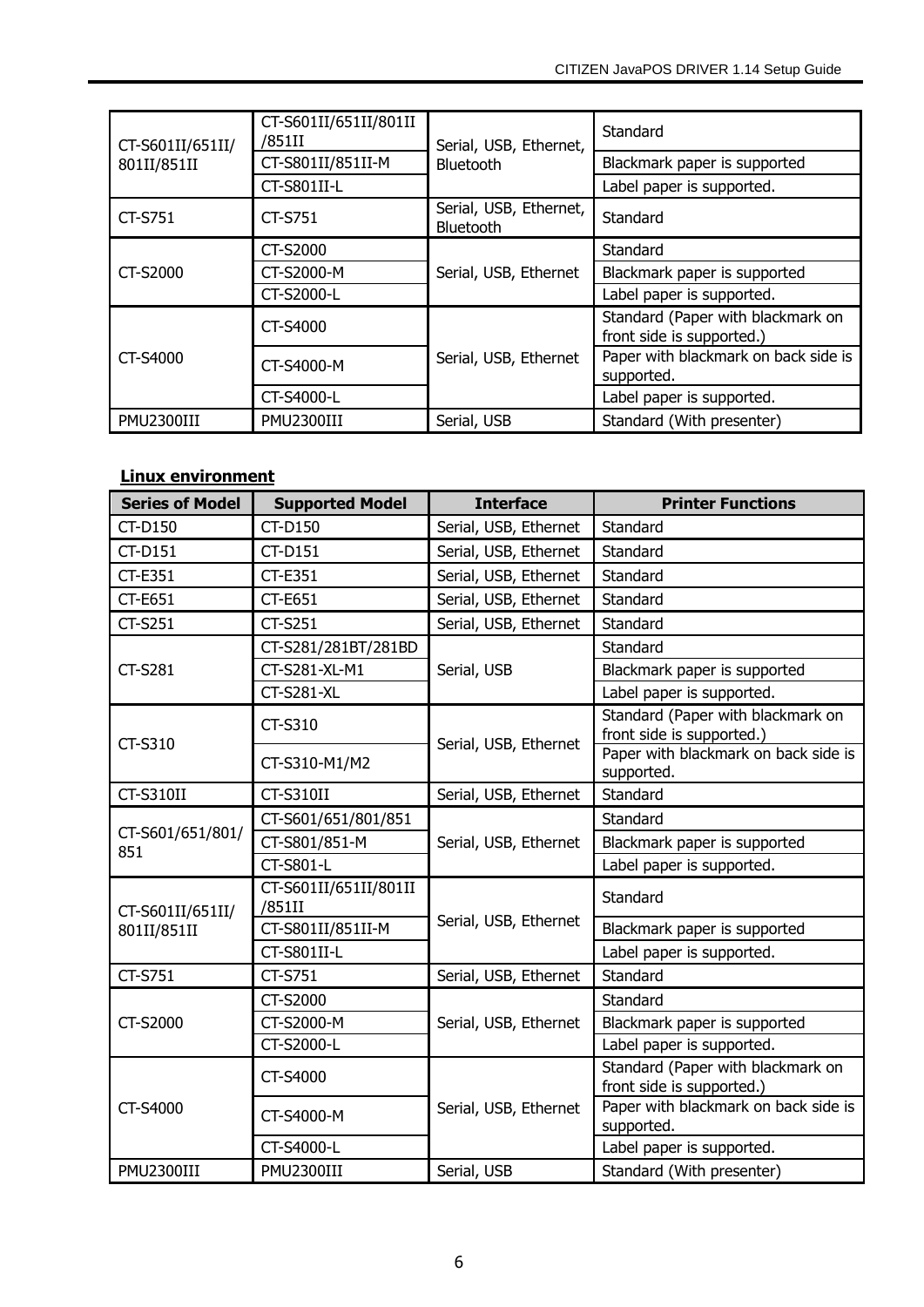## <span id="page-6-0"></span>**2.4. USB Interface Connection of the Windows environment**

Installation of printer driver is required when using this product with USB connection of the Windows environment. Perform the installation of Windows Driver. Designate USB Interface Port (Virtual Printer Port for USB) which is designated by the Windows Driver at JavaPOS Driver side.

This driver cannot be used with the status function (language monitor) of the Windows driver that shows the printer status. When using this driver, **install the Windows driver without the status function, or uncheck the "Enable bidirectional support" option under the Ports setting of the Windows driver**. (Need to reboot the computer in order for the changes to take effect.)

| <b>GO CITIZEN CT-S801 Properties</b> |                        |                    |                                                                        |                  |
|--------------------------------------|------------------------|--------------------|------------------------------------------------------------------------|------------------|
| Security                             |                        |                    | <b>Device Settings</b>                                                 | Tool             |
| General                              | Sharing                | Ports              | Advanced                                                               | Color Management |
|                                      | <b>CITIZEN CT-S801</b> |                    |                                                                        |                  |
| checked port.                        |                        |                    | Print to the following port(s). Documents will print to the first free |                  |
| Port                                 | Description            |                    | Printer                                                                |                  |
| LPT3:                                | <b>Printer Port</b>    |                    |                                                                        |                  |
| COM1:                                | <b>Serial Port</b>     |                    |                                                                        |                  |
| COM <sub>2</sub> :                   | <b>Serial Port</b>     |                    |                                                                        |                  |
| COM3:                                | <b>Serial Port</b>     |                    |                                                                        | Ξ                |
| COM4:                                | <b>Serial Port</b>     |                    |                                                                        |                  |
| FILE:                                | <b>Print to File</b>   |                    |                                                                        |                  |
| $\nabla$ USB001                      |                        |                    | Virtual printer port for CITIZEN CT-S801                               | -                |
| Add Port                             |                        | <b>Delete Port</b> |                                                                        | Configure Port   |
| Enable bidirectional support         |                        |                    |                                                                        |                  |
|                                      | Enable printer pooling |                    |                                                                        |                  |
|                                      |                        |                    |                                                                        |                  |
|                                      |                        |                    | OK                                                                     | Cancel<br>Apply  |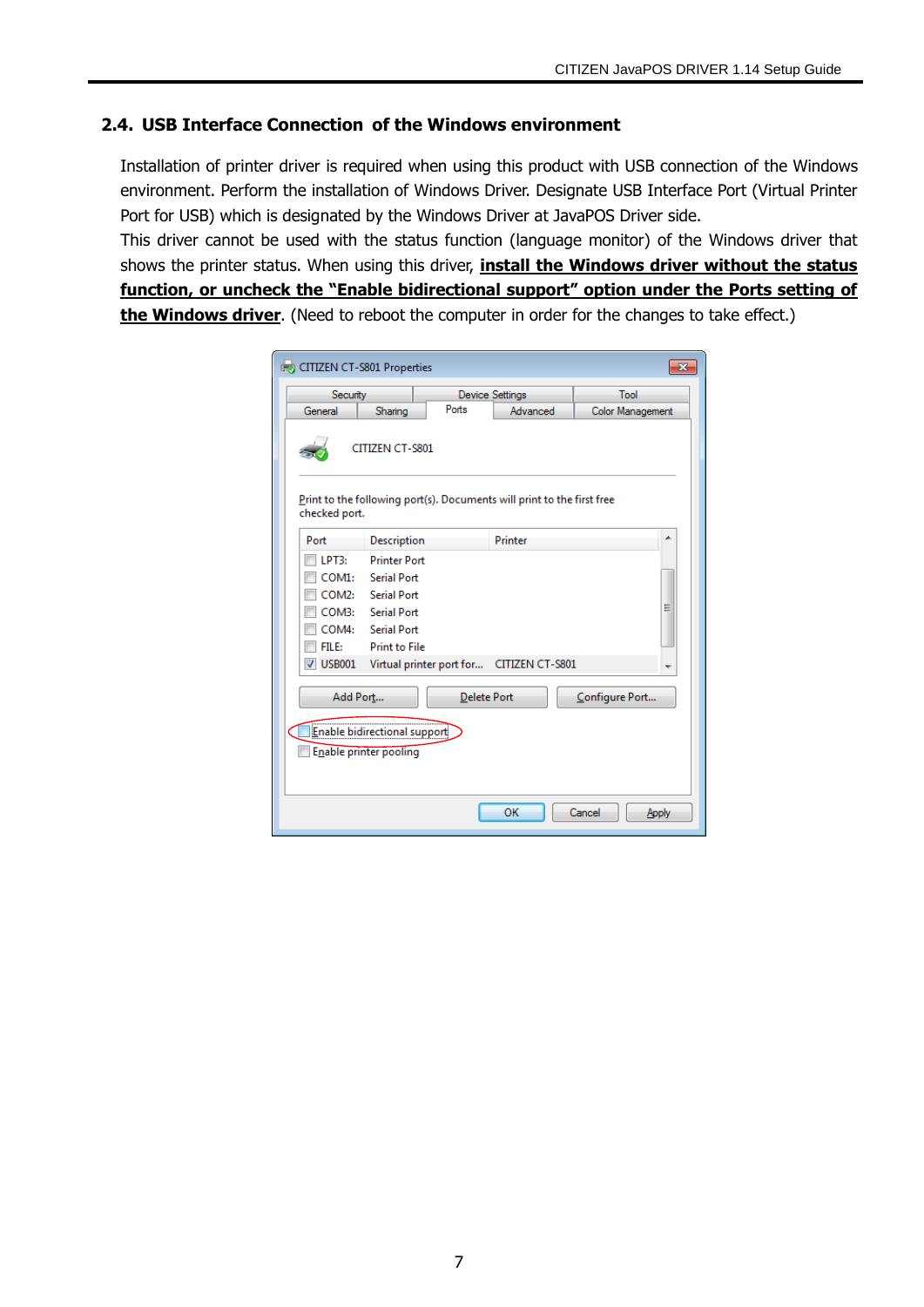## <span id="page-7-0"></span>**3. Installation**

## <span id="page-7-1"></span>**3.1. Pre-Installation Instructions**

Please download the file according to your operating system from the URL below to get the latest Java for your computer and install the Java run time environment in your system. Note that Java version 5 or higher is required.

#### <http://www.java.com/>

Before installation, shut down all applications in operation. The installer should be run with Administrator (Windows) or root (Linux) privileges.

#### <span id="page-7-2"></span>**3.2. Installation Steps for Windows**

- 1) The installer for Windows is "CSJ\_JPOSxxxxx\_setupEN.exe" (xxxxx is version number). To run the installer, double click on it. After starting, follow the installation procedure in accordance with the dialog.
- 2) Setup wizard starts. Click [Next].

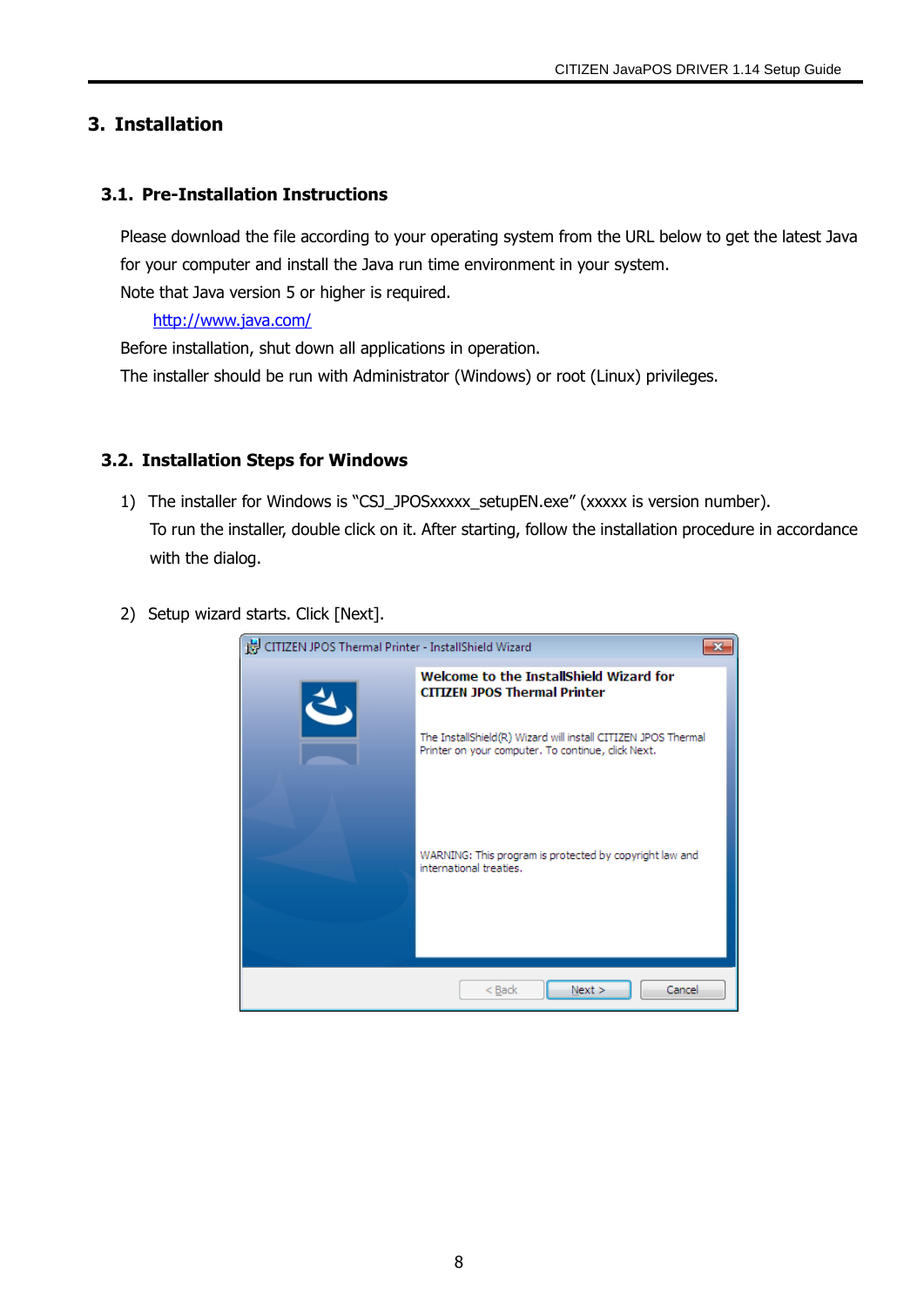3) "License Agreement" window is displayed. If you agree with the product license agreement, select "I accept the terms in the license agreement" and click [Next]. If you do not agree with the product license agreement, select "I do not accept the terms in the agreement" and click [Next] to exit the wizard.

| CITIZEN JPOS Thermal Printer - InstallShield Wizard                                                                                                                                                                                                                                                                                                                                                                                                                                                                         |  |  |  |  |  |
|-----------------------------------------------------------------------------------------------------------------------------------------------------------------------------------------------------------------------------------------------------------------------------------------------------------------------------------------------------------------------------------------------------------------------------------------------------------------------------------------------------------------------------|--|--|--|--|--|
| <b>License Agreement</b><br>Please read the following license agreement carefully.                                                                                                                                                                                                                                                                                                                                                                                                                                          |  |  |  |  |  |
| <b>IMPORTANT</b><br>This User License Agreement ("ULA") is a legal agreement between you and CITIZEN<br>SYSTEMS JAPAN CO., LTD. ("CSJ") and governs your use of SOFTWARE (JPOS<br>Service Objects). Your use of the SOFTWARE is deemed to be your acceptance of the<br>Terms and Conditions of this ULA set out below.<br>You only may use the SOFTWARE if you agree to abide by the following Terms and<br>Conditions. If you decline to agree, you are not authorized to use the SOFTWARE.<br><b>Terms and Conditions</b> |  |  |  |  |  |
| Print<br>I accept the terms in the license agreer<br>I do not accept the terms in the license agreement<br><b>InstallShield</b>                                                                                                                                                                                                                                                                                                                                                                                             |  |  |  |  |  |
| $<$ Back<br>Cancel<br>Next                                                                                                                                                                                                                                                                                                                                                                                                                                                                                                  |  |  |  |  |  |

4) "Destination Folder" window is displayed. Specify the folder to install. If you use a default folder, click [Next]. If you want to change the folder, change the folder you want to install.

|               | CITIZEN JPOS Thermal Printer - InstallShield Wizard                                                                  |
|---------------|----------------------------------------------------------------------------------------------------------------------|
|               | <b>Destination Folder</b><br>Click Next to install to this folder, or click Change to install to a different folder. |
|               | Install CITIZEN JPOS Thermal Printer to:<br>C:\Program Files\CITIZEN\CITIZEN JPOS Service Objects\<br>Change         |
| InstallShield | $<$ Back<br>Next<br>Cancel                                                                                           |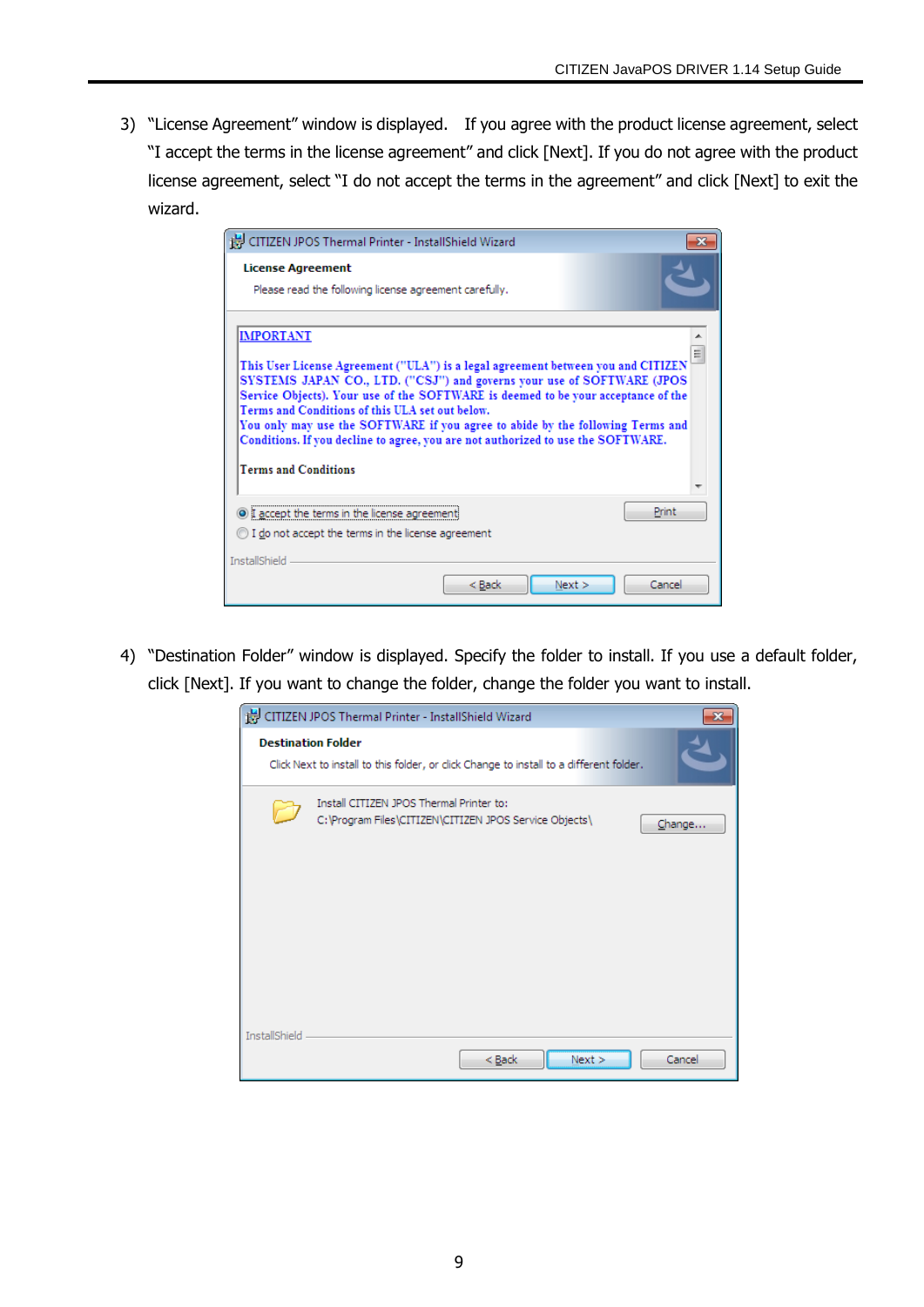5) Click [Install] to begin the installation.

| CITIZEN JPOS Thermal Printer - InstallShield Wizard                                                                |
|--------------------------------------------------------------------------------------------------------------------|
| Ready to Install the Program                                                                                       |
| The wizard is ready to begin installation.                                                                         |
| If you want to review or change any of your installation settings, click Back. Click Cancel to<br>exit the wizard. |
| Current Settings:                                                                                                  |
| Setup Type:                                                                                                        |
| Typical                                                                                                            |
| Destination Folder:                                                                                                |
| C:\Program Files\CITIZEN\CITIZEN JPOS Service Objects\                                                             |
| <b>Liser Information:</b>                                                                                          |
| Name:                                                                                                              |
| Company:                                                                                                           |
| <b>InstallShield</b>                                                                                               |
| Cancel<br><b>JInstal</b><br>< Back                                                                                 |

6) The installation progress status window is displayed. (It may take longer time to install depending on the environment or specifications of the terminal.)

|                      | CITIZEN JPOS Thermal Printer - InstallShield Wizard<br>$\Box$<br>$=$                                                |  |
|----------------------|---------------------------------------------------------------------------------------------------------------------|--|
|                      | <b>Installing CITIZEN JPOS Thermal Printer</b><br>The program features you selected are being installed.            |  |
|                      | Please wait while the InstallShield Wizard installs CITIZEN JPOS Thermal<br>Printer. This may take several minutes. |  |
|                      | Status:                                                                                                             |  |
|                      |                                                                                                                     |  |
|                      |                                                                                                                     |  |
|                      |                                                                                                                     |  |
|                      |                                                                                                                     |  |
|                      |                                                                                                                     |  |
| <b>InstallShield</b> |                                                                                                                     |  |
|                      | Cancel<br>$<$ Back<br>Next >                                                                                        |  |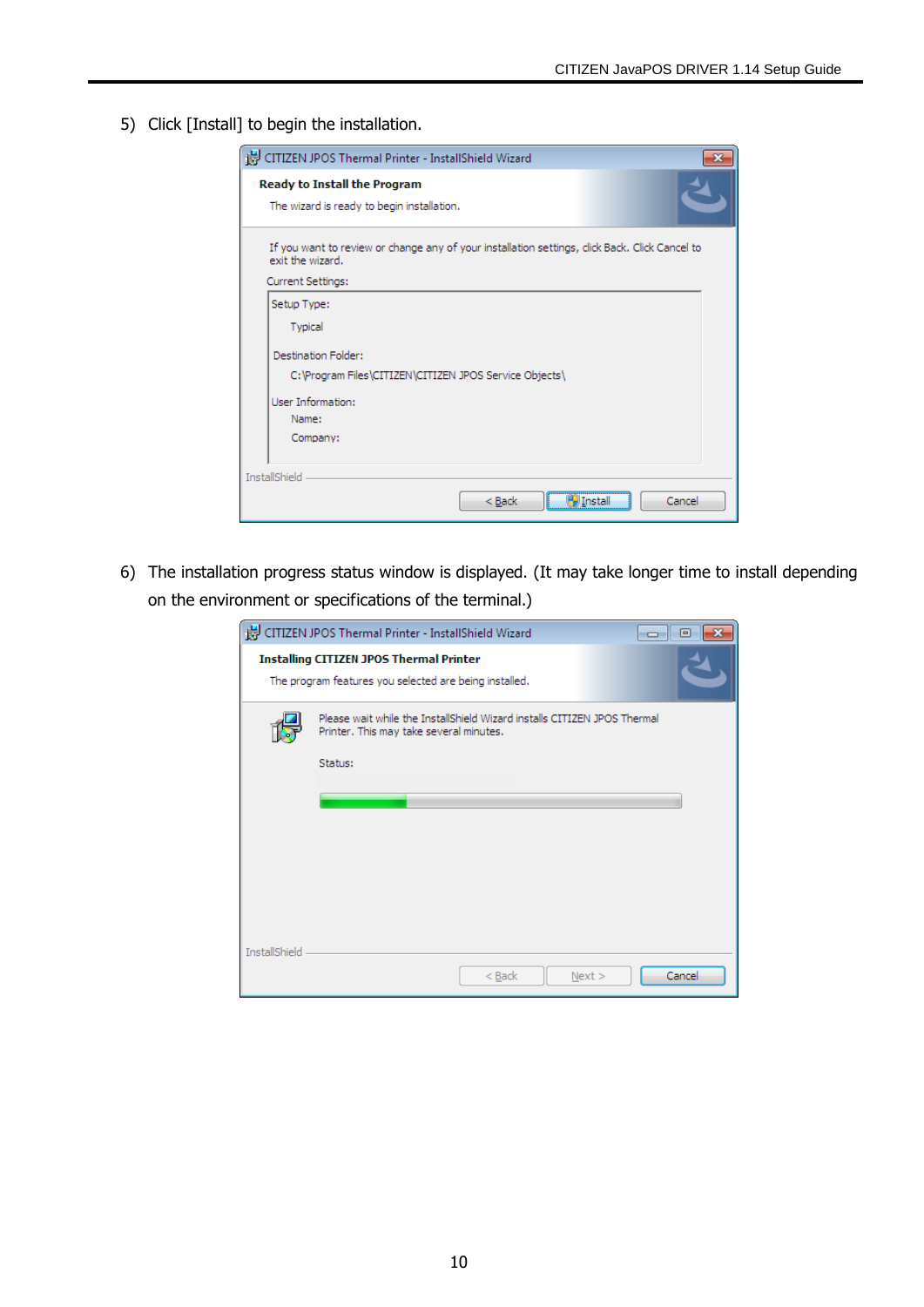7) When the installation is successful, "Installation Completed" window is displayed. Click [Close].



8) The following provides the description on the installation files of this product.

| JPOSApplication.bat      | : Test application execute file    |
|--------------------------|------------------------------------|
| JPOSConfig.bat           | : Configuration (JCL) execute file |
| jpos.xml                 | : JavaPOS configuration file       |
| CBMjpos.jar              | : CITIZEN JavaPOS driver library   |
| JPOSApplication.jar      | : Test application library         |
| jcl.jar                  | : jpos.config/loader (JCL) library |
| javapos-1.14.1.jar       | : JavaPOS service object library   |
| lib\comm.jar             | : Library for driver               |
| lib\jna.jar              | : Library for driver               |
| lib\xerces2.jar          | : Library for driver               |
| lib\xerces-2.6.0.jar     | : Library for driver               |
| lib\swing-layout-1.0.jar | : Library for test application     |
| CSJjposBcw.dll           | : Expansion library for driver     |
| CSJjposCom.dll           | : Expansion library for driver     |
| win32com.dll             | : Expansion library for driver     |
| ReleaseNotes_EN.txt      | : Release Notes file               |
| Log                      | : Work folder for test application |
| Macro                    | : Work folder for test application |
| Sample                   | : Sample code folder               |

c:\program files\CITIZEN\CITIZEN JPOS Service Object (default)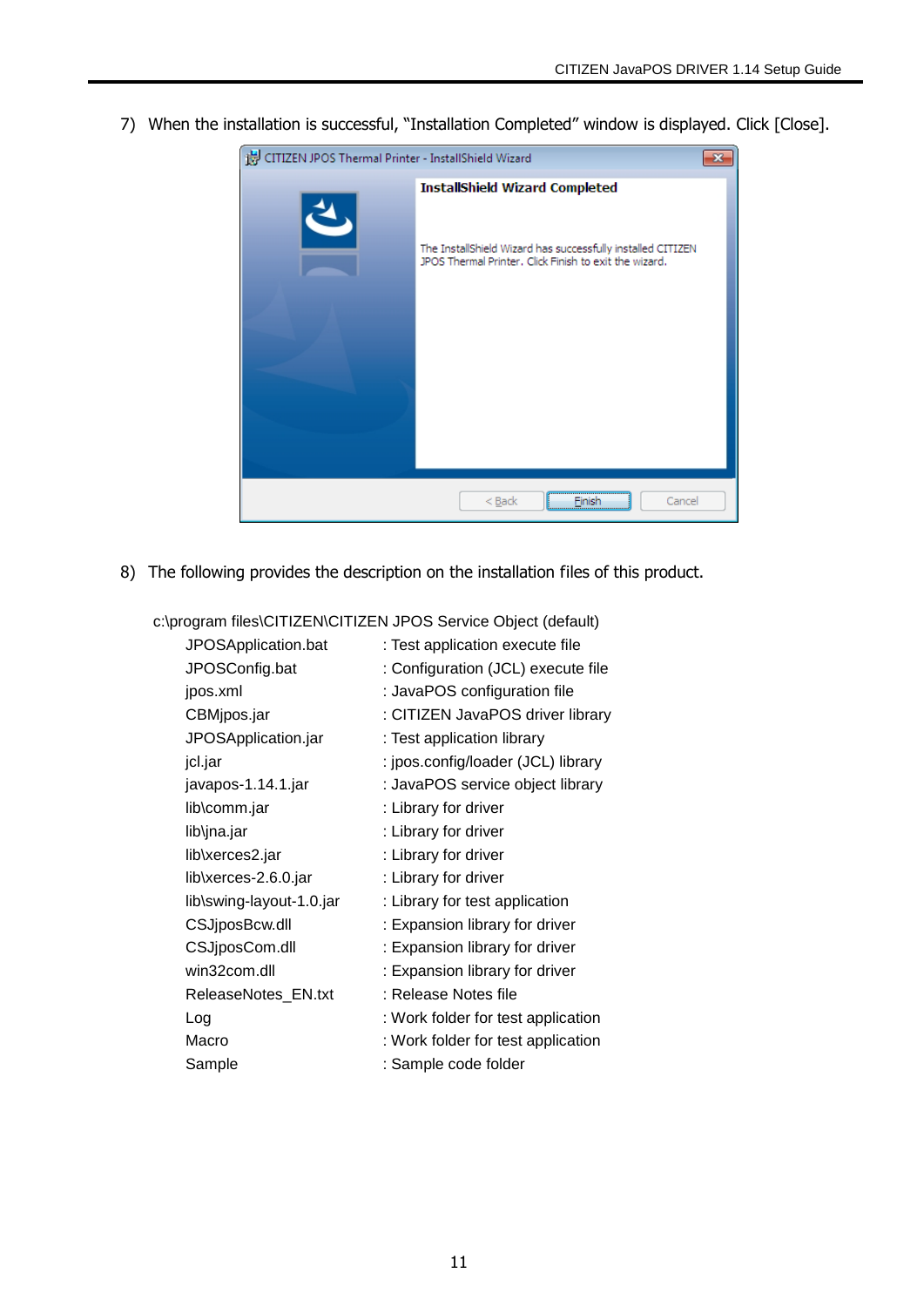#### <span id="page-11-0"></span>**3.3. Installation Steps for Linux**

1) The installer for Linux is "CSJ\_JPOSxxxxx\_setupEN.bin" (xxxxx is version number, self-extracting file). Please make sure the JAVA\_HOME environment property is set to the Java runtime environment installation folder. To run the installer, open the terminal window, change to the directory in which the installer is located, and type "./CSJ JPOSxxxxx setpuEN.bin" (xxxxx is version number).

After starting, follow the installation procedure in accordance with the dialog.

2) Installer starts. Type the space key.

| ≂<br>root: $\sim$                                                                                                                                                                                                                                                                                                                                                                                                                                                            | ┍ | × |
|------------------------------------------------------------------------------------------------------------------------------------------------------------------------------------------------------------------------------------------------------------------------------------------------------------------------------------------------------------------------------------------------------------------------------------------------------------------------------|---|---|
| CITIZEN JPOS Thermal Printer Setup                                                                                                                                                                                                                                                                                                                                                                                                                                           |   |   |
| IMPORTANT                                                                                                                                                                                                                                                                                                                                                                                                                                                                    |   |   |
| This User License Agreement ("ULA") is a legal agreement between<br>you and CITIZEN SYSTEMS JAPAN CO., LTD. ("CSJ") and governs your<br>luse of SOFTWARE (Driver & Software). Your use of the SOFTWARE<br>is deemed to be your acceptance of the Terms and Conditions of<br>this ULA set out below.<br>You only may use the SOFTWARE if you agree to abide by the<br>following Terms and Conditions. If you decline to agree, you are<br>not authorized to use the SOFTWARE. |   |   |
| Terms and Conditions                                                                                                                                                                                                                                                                                                                                                                                                                                                         |   |   |
| 1. Ownership.<br>All rights, titles and interest in and to the SOFTWARE, its copy<br>and the documents associated therewith are owned by CSJ or such<br>party which is authorized by CSJ the ownership of the rights,<br>titles and interest in the relevant part of the SOFTWARE. These<br>rights to the SOFTWARE are licensed to you as prescribed in the<br>--More--                                                                                                      |   | Ξ |

3) If you agree with the product license agreement, type "yes". If you do not agree with the product license agreement, type "no" to exit.

| 圆<br>root: $\sim$<br>– □ ×                                                                                                                                                                                                                                                                                                                                                                                                                                                                             |   |
|--------------------------------------------------------------------------------------------------------------------------------------------------------------------------------------------------------------------------------------------------------------------------------------------------------------------------------------------------------------------------------------------------------------------------------------------------------------------------------------------------------|---|
| SOFTWARE IS ENTIRELY AT YOUR OWN RISK. SHOULD THE SOFTWARE PROVE<br>DEFECTIVE, YOU ASSUME THE ENTIRE COST OF ALL SERVICE, REPAIR OR<br>CORRECTION AND, TO THE EXTENT PERMITTED BY THE APPLICABLE LAW,<br>YOU AGREE TO UNCONDITIONALLY WAIVE ALL STATUTORY OR OTHER RIGHTS<br>THAT MAY BE HELD BY YOU AGAINST CSJ IN RESPECT OF SUCH DEFECT.<br>Notwithstanding the above, these terms do not purport to limit<br>the statutory rights of a consumer that cannot be waived under<br>the applicable law. | À |
| 5. Term.<br>This ULA will become effective upon your acceptance and continue<br>in effect unless you cease to use the SOFTWARE. However, CSJ<br>retains the right to terminate this ULA without cause or notice.                                                                                                                                                                                                                                                                                       |   |
| 6. Governing Law.<br>This ULA is governed by and construed in accordance with the<br>laws of Japan. If any of the provisions of this ULA shall be<br>declared void, such provisions shall be severable and independent<br>from the other provisions of this ULA, and the validity of the<br>other provisions and of the entire ULA shall not be affected.                                                                                                                                              |   |
| Do you agree to the above license terms? [yes or no]                                                                                                                                                                                                                                                                                                                                                                                                                                                   |   |
| yes                                                                                                                                                                                                                                                                                                                                                                                                                                                                                                    |   |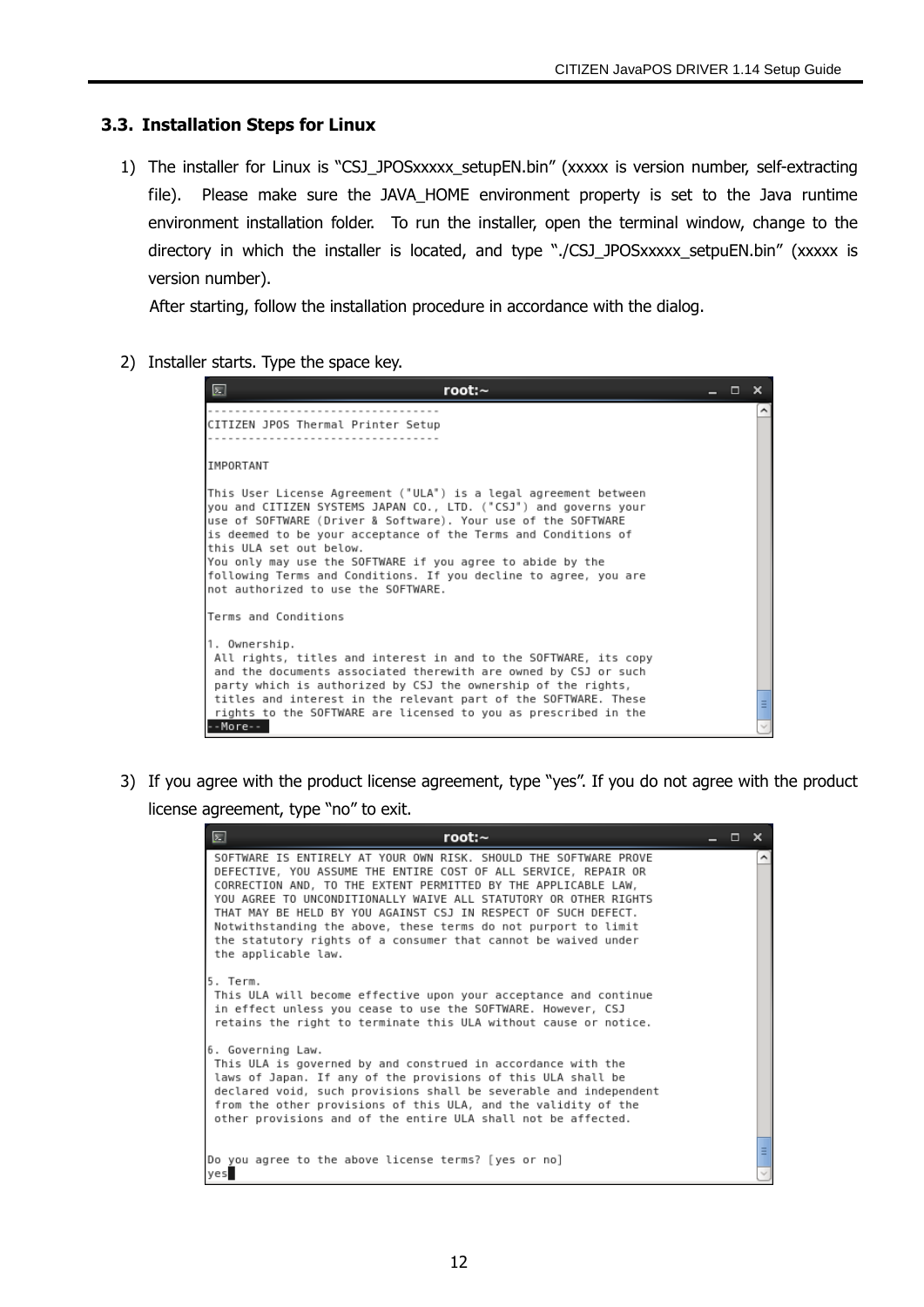4) When the installation is successful, installed places is displayed.

| $\boxed{\mathbf{z}}$<br>root: $\sim$                                                                                                                                                                                                                                                                                                                                                                                                                                                                                                                                                                                                                                                 | D. | ×                        |
|--------------------------------------------------------------------------------------------------------------------------------------------------------------------------------------------------------------------------------------------------------------------------------------------------------------------------------------------------------------------------------------------------------------------------------------------------------------------------------------------------------------------------------------------------------------------------------------------------------------------------------------------------------------------------------------|----|--------------------------|
| CSJ_JP0S11133_LinuxEN/libCSJjposCom.so<br>CSJ JP0S11133 LinuxEN/lib/<br>CSJ_JP0S11133_LinuxEN/lib/jna.jar<br>CSJ_JP0S11133 LinuxEN/lib/LinuxCommAPI.jar<br>CSJ_JP0S11133_LinuxEN/lib/LinuxCommLib.jar<br>CSJ_JP0S11133_LinuxEN/lib/swing-layout-1.0.jar<br>CSJ_JP0S11133_LinuxEN/lib/comm.jar<br>CSJ_JP0S11133_LinuxEN/lib/xerces-2.6.0.jar<br>CSJ_JP0S11133_LinuxEN/lib/xerces2.jar<br>CSJ_JP0S11133_LinuxEN/libCSJjposBcw.so<br>CSJ_JP0S11133_LinuxEN/JP0SConfig.sh<br>CSJ_JPOS11133_LinuxEN/jcl.jar<br>CSJ_JP0S11133_LinuxEN/librxtxParallel.so<br>CSJ_JPOS11133_LinuxEN/jpos18-controls.jar<br>CSJ_JP0S11133_LinuxEN/JP0SApplication.sh<br>CSJ_JP0S11133_LinuxEN/Macro/<br>Done. |    | $\overline{\phantom{a}}$ |
| CITIZEN JPOS Service Objects was installed in the following places.                                                                                                                                                                                                                                                                                                                                                                                                                                                                                                                                                                                                                  |    |                          |
| /usr/local/CITIZEN/JPOS_Service_Objects                                                                                                                                                                                                                                                                                                                                                                                                                                                                                                                                                                                                                                              |    | Ξ                        |
|                                                                                                                                                                                                                                                                                                                                                                                                                                                                                                                                                                                                                                                                                      |    |                          |

5) The following provides the description on the installation files of this product.

/usr/local/CITIZEN/JPOS\_Service\_Object

| JPOSApplication.sh   |                      | : test application execute file                                 |
|----------------------|----------------------|-----------------------------------------------------------------|
| JPOSConfig.sh        |                      | : configuration (JCL) execute file                              |
| jpos.xml             |                      | : JavaPOS configuration file                                    |
| CBMjpos.jar          |                      | : CITIZEN JavaPOS driver library                                |
| JPOSApplication.jar  |                      | : Test application library                                      |
| jcl.jar              |                      | : jpos.config/loader (JCL) library                              |
| javapos-1.14.1.jar   |                      | : JavaPOS service object library                                |
| lib/LinuxCommAPI.jar |                      | : Library for driver                                            |
| lib/LinuxCommLib.jar |                      | : Library for driver                                            |
| lib/comm.jar         |                      | : Library for driver                                            |
| lib/jna.jar          |                      | : Library for driver                                            |
| lib/xerces2.jar      |                      | : Library for driver                                            |
| lib/xerces-2.6.0.jar |                      | : Library for driver                                            |
|                      |                      | : Library for test application                                  |
| ReleaseNotes_EN.txt  |                      | : Release Notes file                                            |
| Log                  |                      | : work directory for test application                           |
| Macro                |                      | : work directory for test application                           |
| Sample               |                      | : sample code directory                                         |
|                      |                      | (JAVA_HOME is the Java runtime environment installation folder) |
| libCSJjposBcw.so     |                      | : Expansion library for driver                                  |
| libCSJjposCom.so     |                      | : Expansion library for driver                                  |
| librxtxParallel.so   |                      | : Expansion library for driver                                  |
| librxtxSerial.so     |                      | : Expansion library for driver                                  |
|                      | \$JAVA_HOME/lib/i386 | lib/swing-layout-1.0.jar                                        |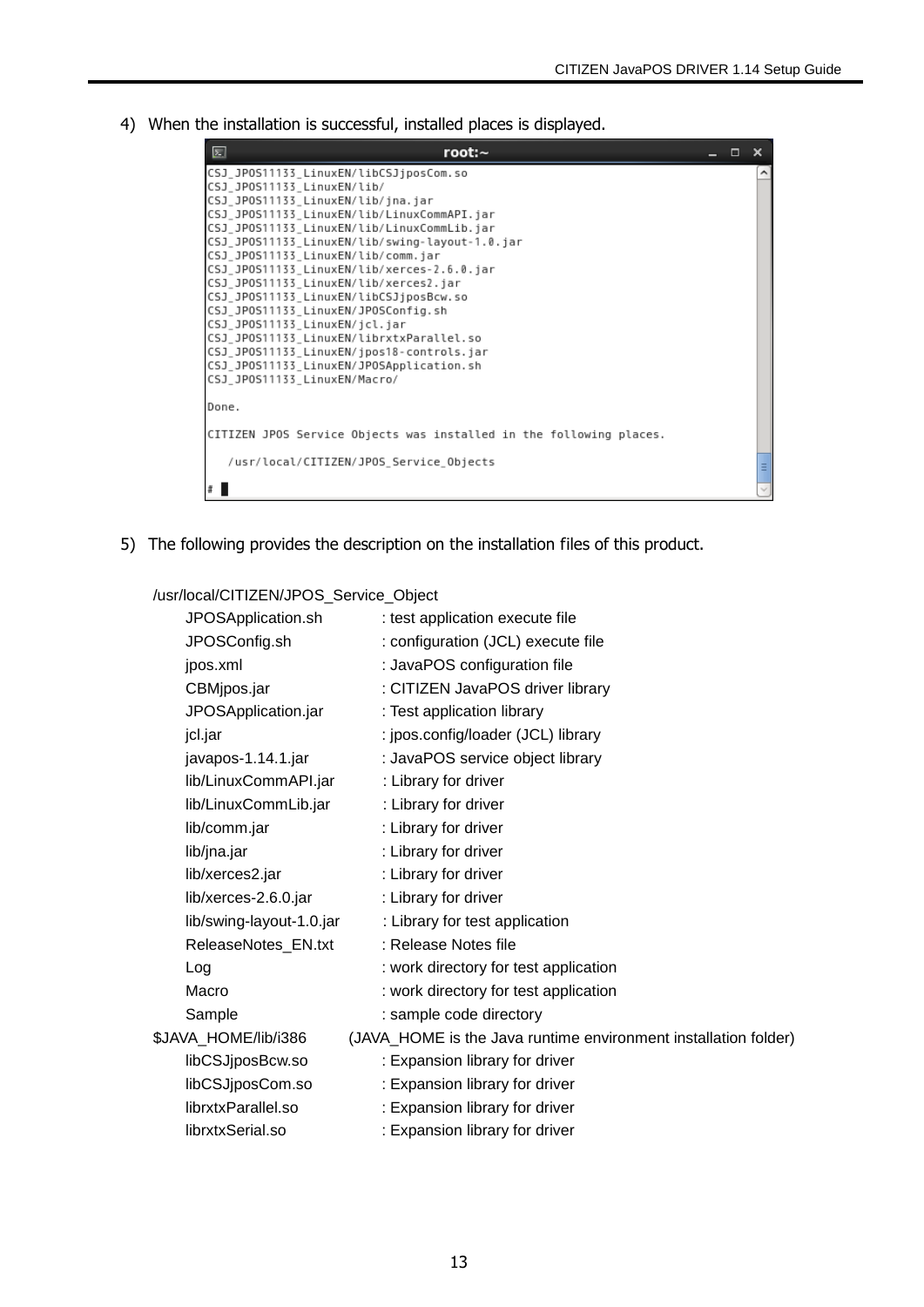## <span id="page-13-0"></span>**3.4. How to use the Driver for windows**

Change to the Windows installation folder and double clicking the following file.

For starting the test application JPOSApplication.bat

For starting the JPOS entry editor JPOSConfig.bat

## <span id="page-13-1"></span>**3.5. How to use the Driver for Linux**

Open the terminal window and change to the Linux installation directory and type the following command on the command prompt.

For starting the test application ./JPOSApplication.sh

For starting the JPOS entry editor ./JPOSConfig.sh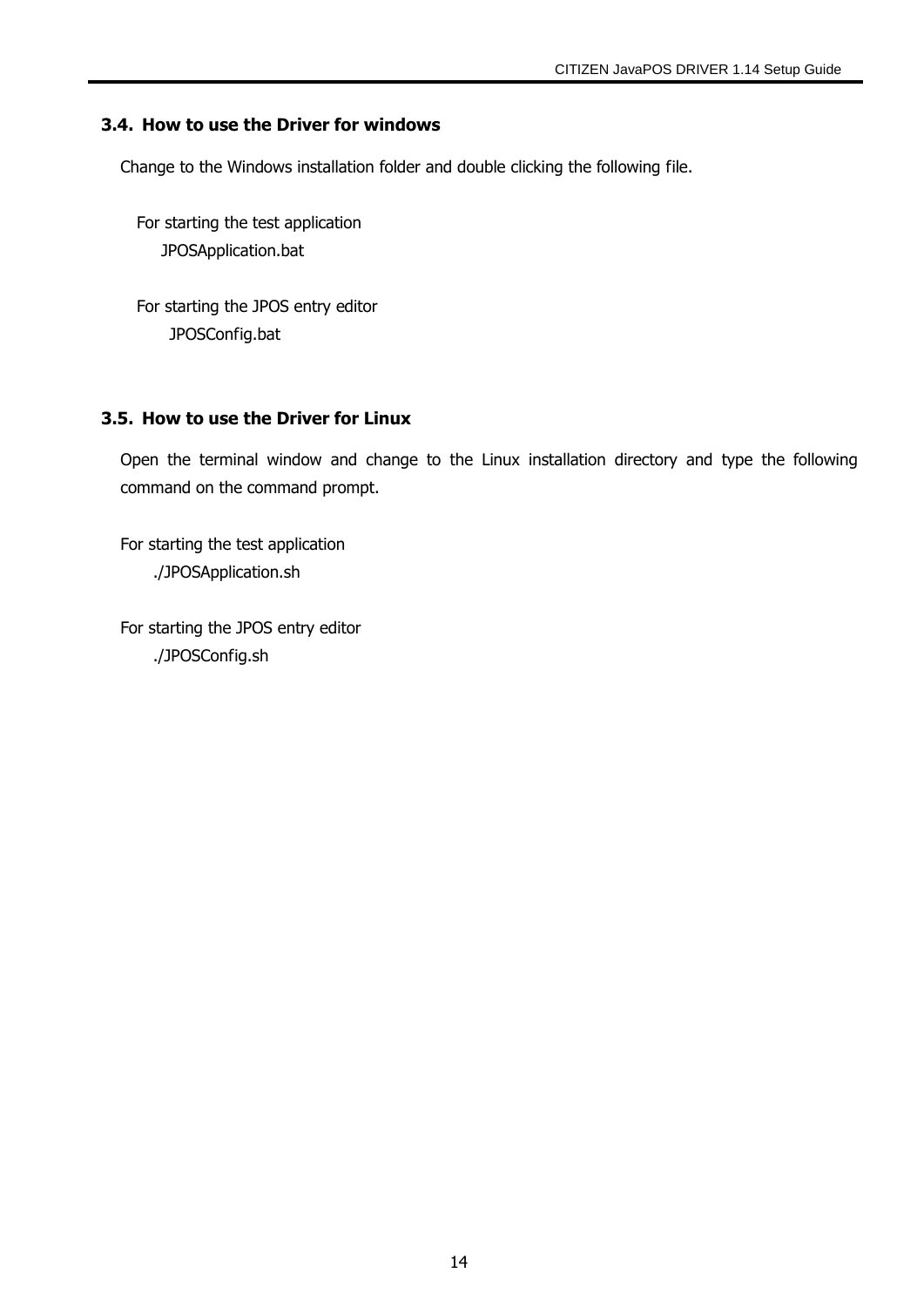## <span id="page-14-0"></span>**3.6. Setting of JavaPOS entry**

In order for Control Object to be connected to Service Object exactly and initialize the corresponding device, the JavaPOS control requires data of the jpos.xml file.

The following is the jpos.xml setting when it connects CT-S801II (printer) by Serial as an example. It is necessary to revise a value of "portName", "parity ", "flowControl", "stopBits" and "baudRate".

```
 <JposEntry logicalName="CITIZEN S801II Serial Windows">
    <creation factoryClass="jpos.loader.simple.SimpleJPOSServiceInstanceFactory"
        serviceClass="jpos.services.Citizen801IIPrinterServices"/>
    <vendor name="CITIZEN" url="http://www.citizen-systems.co.jp"/>
    <jpos category="POSPrinter" version="1.14"/>
    <product description="Jpos printer driver" name="CITIZEN CT-S801II POS printer"
        url="http://www.citizen-systems.co.jp"/>
    <prop name="WriteTimeout" type="String" value="5000"/>
    <prop name="portName" type="String" value="COM1"/>
    <prop name="PhysicalDevice" type="String" value="CITIZEN CT-S801II POS Printer"/>
    <prop name="dataBits" type="String" value="8"/>
    <prop name="PrinterLanguage" type="String" value="0"/>
    <prop name="parity" type="String" value="None"/>
    <prop name="flowControl" type="String" value="Hardware"/>
    <prop name="ResponseCheck" type="String" value="1"/>
    <prop name="stopBits" type="String" value="1"/>
    <prop name="Columns" type="String" value="48"/>
    <prop name="CharacterSet" type="String" value="437"/>
    <prop name="UseNVRAM" type="String" value="0"/>
    <prop name="Grayscale" type="String" value="0"/>
    <prop name="PaperModel" type="String" value="80mm"/>
    <prop name="deviceBus" type="String" value="RS232"/>
    <prop name="baudRate" type="String" value="19200"/>
</JposEntry>
```
The following is the jpos.xml setting when it connects CT-S801II (printer) by USB as an example. It is necessary to revise a value of "PortName".

```
 <JposEntry logicalName="CITIZEN S801II USB Windows">
   <creation factoryClass="jpos.loader.simple.SimpleJPOSServiceInstanceFactory"
        serviceClass="jpos.services.Citizen801IIPrinterServices"/>
    <vendor name="CITIZEN" url="http://www.citizen-systems.co.jp"/>
    <jpos category="POSPrinter" version="1.14"/>
    <product description="Jpos printer driver" name="CITIZEN CT-S801II POS printer"
        url="http://www.citizen-systems.co.jp"/>
    <prop name="WriteTimeout" type="String" value="5000"/>
    <prop name="PhysicalDevice" type="String" value="CITIZEN CT-S801II POS Printer"/>
    <prop name="PortName" type="String" value="USB001"/>
    <prop name="PrinterLanguage" type="String" value="0"/>
    <prop name="ResponseCheck" type="String" value="1"/>
    <prop name="Columns" type="String" value="48"/>
    <prop name="CharacterSet" type="String" value="437"/>
    <prop name="UseNVRAM" type="String" value="0"/>
    <prop name="Grayscale" type="String" value="0"/>
    <prop name="PaperModel" type="String" value="80mm"/>
    <prop name="deviceBus" type="String" value="USB"/>
</JposEntry>
```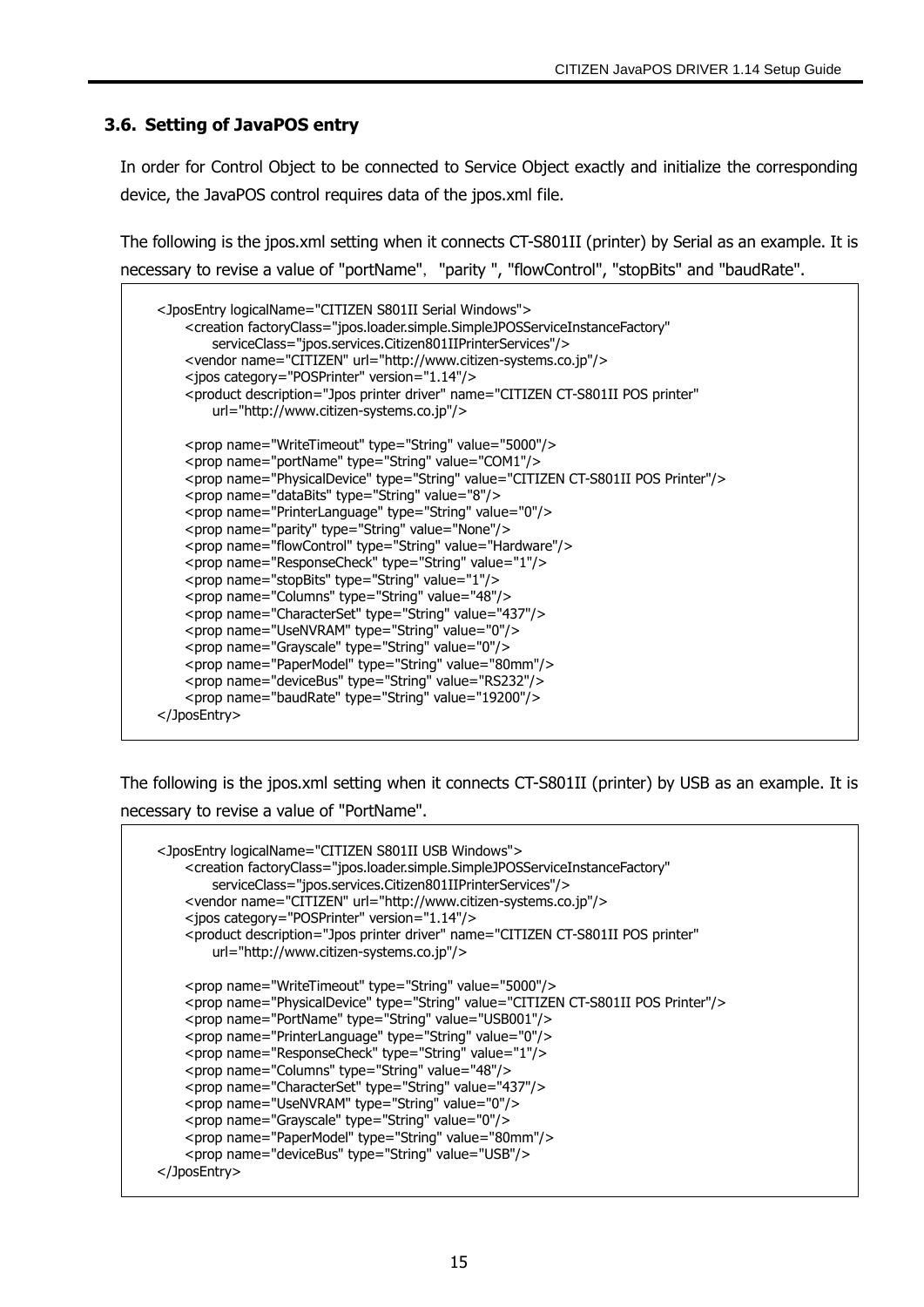The following is the jpos.xml setting when it connects CT-S801II (printer) by Ethernet as an example. It is necessary to revise a value of "PortName" and "IPAddress".

```
 <JposEntry logicalName="CITIZEN S801II Ethernet Windows">
       <creation factoryClass="jpos.loader.simple.SimpleJPOSServiceInstanceFactory"
            serviceClass="jpos.services.Citizen801IIPrinterServices"/>
        <vendor name="CITIZEN" url="http://www.citizen-systems.co.jp"/>
        <jpos category="POSPrinter" version="1.14"/>
        <product description="Jpos printer driver" name="CITIZEN CT-S801II POS printer"
            url="http://www.citizen-systems.co.jp"/>
        <prop name="WriteTimeout" type="String" value="5000"/>
        <prop name="PhysicalDevice" type="String" value="CITIZEN CT-S801II POS Printer"/>
        <prop name="PortName" type="String" value="IP_192.168.82.21"/>
        <prop name="PrinterLanguage" type="String" value="0"/>
        <prop name="PortNumber" type="String" value="9100"/>
        <prop name="ResponseCheck" type="String" value="1"/>
        <prop name="CharacterSet" type="String" value="437"/>
        <prop name="Columns" type="String" value="48"/>
        <prop name="UseNVRAM" type="String" value="0"/>
        <prop name="Grayscale" type="String" value="0"/>
        <prop name="PaperModel" type="String" value="80mm"/>
<prop name="deviceBus" type="String" value="Ethernet"/>
<prop name="IPAddress" type="String" value="192.168.82.21"/>
    </JposEntry>
```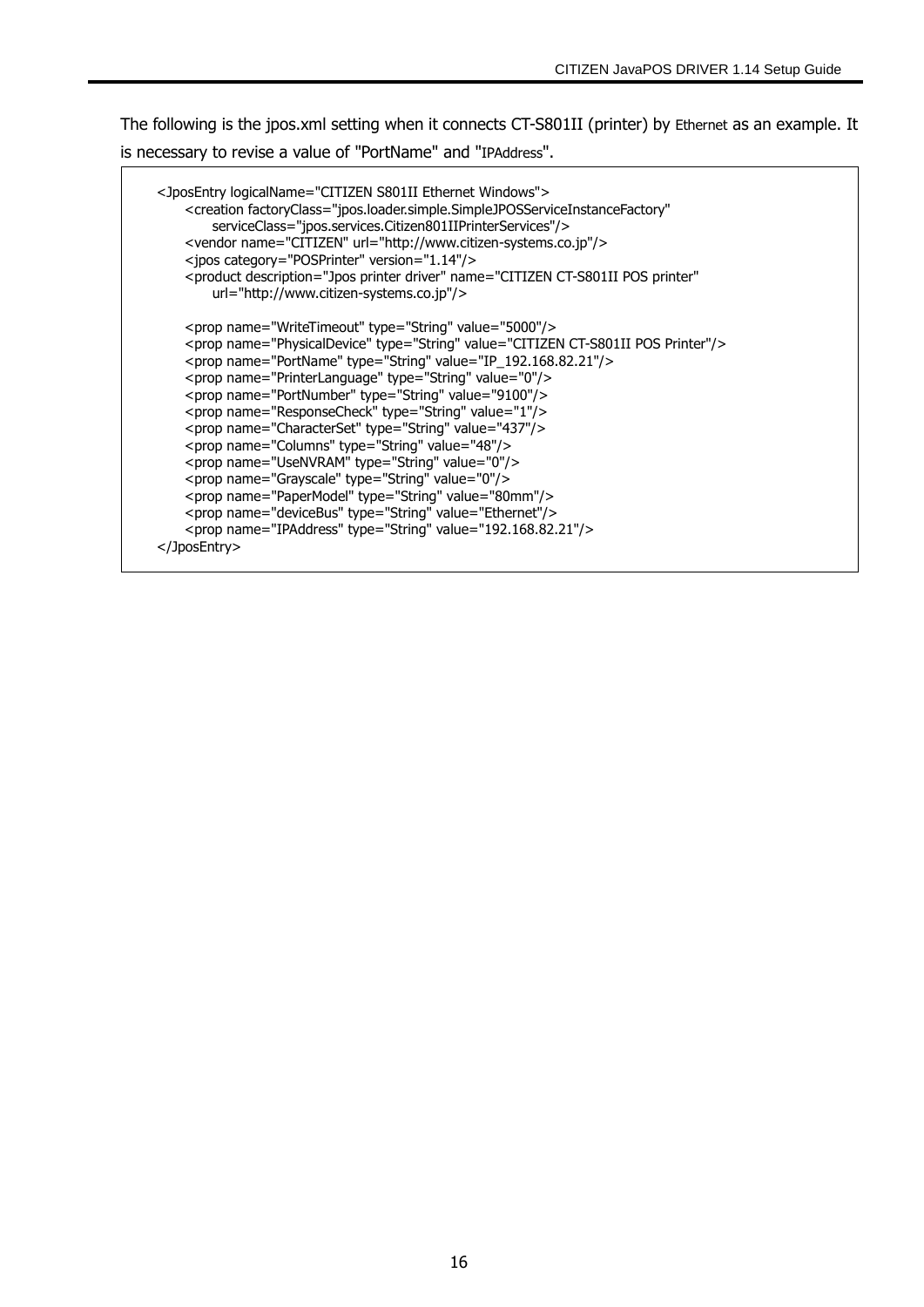## <span id="page-16-0"></span>**4. Printer Setting**

Using this product assumes that the DIP switch and memory switch of the printer are set as shown below. For the details of the method of operating each switch and the content of setting, refer to User's Guide of each model.

## <span id="page-16-1"></span>**4.1. CT-D150 Series**

| <b>Memory Switch Setting</b> |                                          |                |                    |  |  |
|------------------------------|------------------------------------------|----------------|--------------------|--|--|
| <b>MSW No.</b>               | <b>Function</b>                          | <b>Setting</b> | <b>Description</b> |  |  |
| $1 - 1$                      | Power ON Info                            | Enabled        |                    |  |  |
| $1 - 2$                      | <b>Buffer Size</b>                       | 4KB            |                    |  |  |
| $1 - 3$                      | <b>Busy condition</b>                    | Buffer full    |                    |  |  |
| $1-4$                        | Receiving error                          | Character?     |                    |  |  |
| $1 - 5$                      | CR mode                                  | Disabled       |                    |  |  |
| $1 - 7$                      | DSR signal<br>(when serial I/F is used)  | <b>DSR</b>     |                    |  |  |
| $1-8$                        | Init signal<br>(when serial I/F is used) |                |                    |  |  |
| $2 - 2$                      | Auto cutter                              | Enabled        |                    |  |  |
| $2 - 4$                      | Full Col Print                           | Wait Data      |                    |  |  |
| $3 - 1$                      | Resume Cttr Err                          | L/F enabled    |                    |  |  |
| $3 - 7$                      | CBM1000 Mode                             | Compatible     |                    |  |  |
| $3 - 8$                      | Resume Open Err                          | Auto restore   |                    |  |  |
| $4 - 8$                      | Partial Only                             | Disabled       |                    |  |  |
| $5-2$                        | Line pitch                               | 360 dots       |                    |  |  |
| $6 - 1$                      | Act. For Driver                          | Valid          |                    |  |  |
| $7 - 6$                      | DMA control                              | Enabled        |                    |  |  |
| $8 - 4$                      | Line Gap Reduce                          | Invalid        |                    |  |  |
| $8 - 5$                      | Reduced Char V/H                         | 100% / 100%    |                    |  |  |
| $9 - 1$                      | Code page                                | Katakana       |                    |  |  |
| $9 - 2$                      | Int'Char Set                             | Japan          |                    |  |  |
| $9 - 4$                      | Multi-Byte Char                          | SJIS(CP932)    |                    |  |  |

#### 17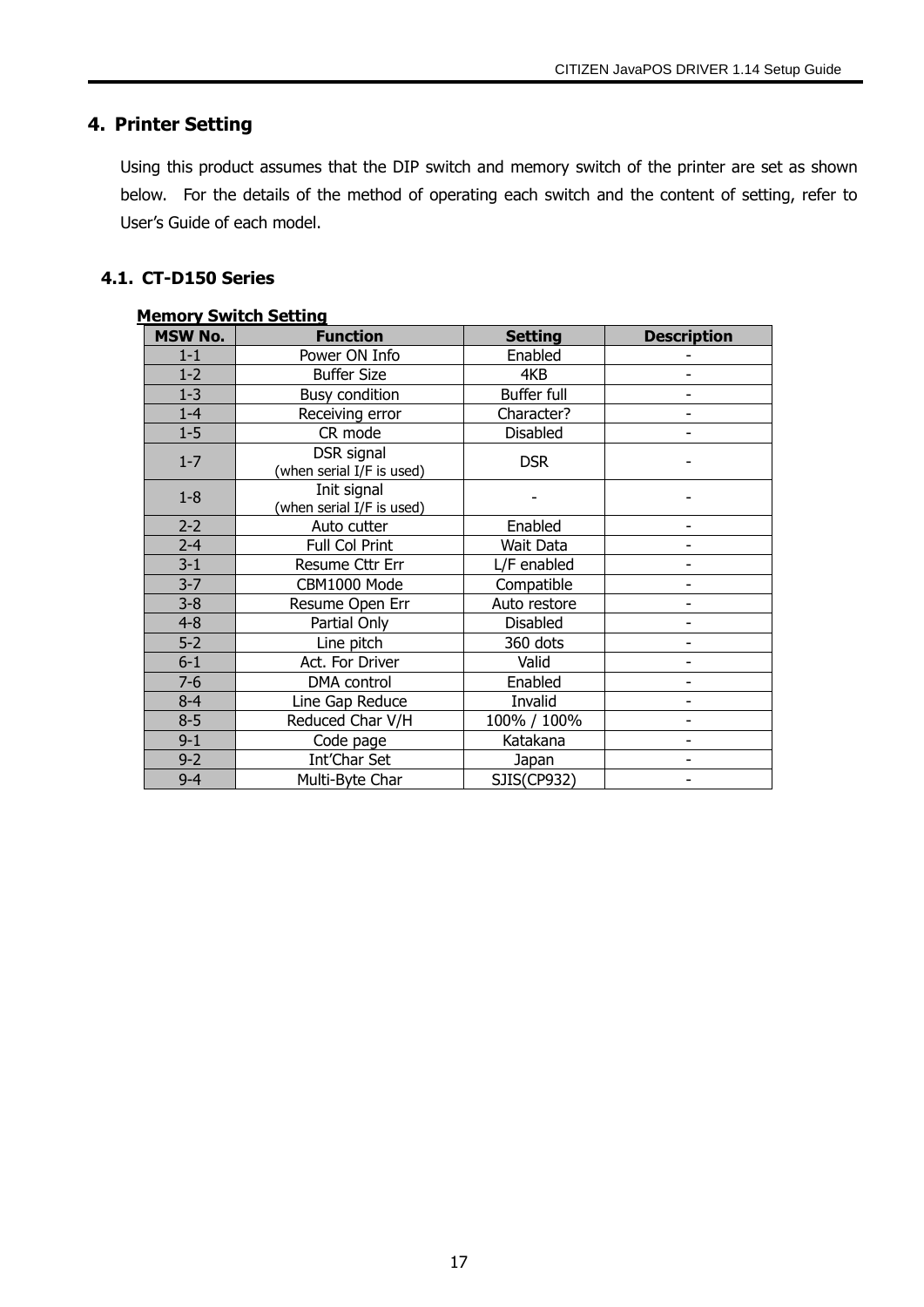## <span id="page-17-0"></span>**4.2. CT-D151 Series**

| <b>MSW No.</b> | <u><b><u>IGINUS SAFICUL Secting</u></b></u><br><b>Function</b> | <b>Setting</b>     | <b>Description</b>       |
|----------------|----------------------------------------------------------------|--------------------|--------------------------|
| $1 - 1$        | Power ON Info                                                  | Enabled            |                          |
| $1 - 2$        | <b>Buffer Size</b>                                             | 4KB                |                          |
| $1 - 3$        | <b>Busy condition</b>                                          | <b>Buffer full</b> |                          |
| $1-4$          | Receiving error                                                | Character?         |                          |
| $1 - 5$        | CR mode                                                        | <b>Disabled</b>    |                          |
| $1 - 7$        | DSR signal<br>(when serial I/F is used)                        | <b>DSR</b>         |                          |
| $1-8$          | Init signal<br>(when serial I/F is used)                       |                    |                          |
| $2 - 2$        | Auto cutter                                                    | Enabled            |                          |
| $2 - 4$        | Full Col Print                                                 | Wait Data          |                          |
| $3 - 1$        | Resume Cttr Err                                                | L/F enabled        |                          |
| $3 - 7$        | CBM1000 Mode                                                   | Compatible         |                          |
| $3 - 8$        | Resume Open Err                                                | Auto restore       |                          |
| $4 - 8$        | Partial Only                                                   | Disabled           |                          |
| $5 - 2$        | Line pitch                                                     | 360 dots           |                          |
| $6 - 1$        | Act. For Driver                                                | Valid              |                          |
| $7 - 6$        | DMA control                                                    | Enabled            |                          |
| $8 - 4$        | Line Gap Reduce                                                | Invalid            | $\overline{\phantom{a}}$ |
| $8 - 5$        | Reduced Char V/H                                               | 100% / 100%        |                          |
| $9 - 1$        | Code page                                                      | Katakana           |                          |
| $9 - 2$        | Int'Char Set                                                   | Japan              |                          |
| $9 - 4$        | Multi-Byte Char                                                | SJIS(CP932)        |                          |
| $13-6$         | Auto Reconnect<br>(when Bluetooth I/F is used)                 | Invalid            |                          |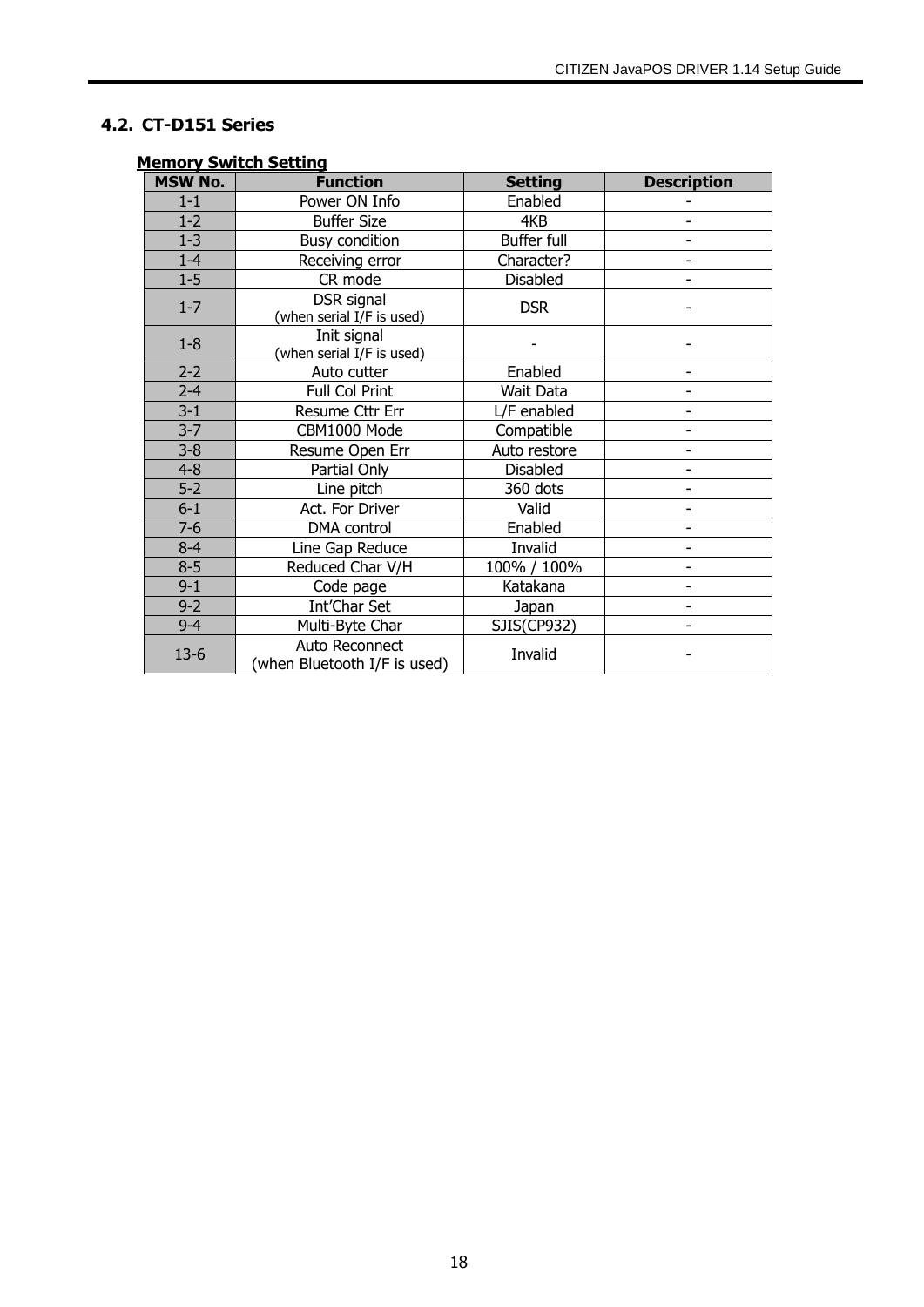## <span id="page-18-0"></span>**4.3. CT-E351 Series**

| <b>MSW No.</b> | <b>Function</b>                          | <b>Setting</b>  | <b>Description</b>       |
|----------------|------------------------------------------|-----------------|--------------------------|
| $1 - 1$        | Power ON Info                            | Enabled         |                          |
| $1 - 2$        | <b>Buffer Size</b>                       | 4KB             |                          |
| $1 - 3$        | <b>Busy condition</b>                    | Buffer full     |                          |
| $1-4$          | Receiving error                          | Character?      |                          |
| $1 - 5$        | CR mode                                  | <b>Disabled</b> |                          |
| $1 - 7$        | DSR signal<br>(when serial I/F is used)  | <b>DSR</b>      |                          |
| $1 - 8$        | Init signal<br>(when serial I/F is used) |                 |                          |
| $2 - 2$        | Auto cutter                              | Enabled         |                          |
| $2 - 4$        | Full Col Print                           | Wait Data       |                          |
| $3 - 1$        | Resume Cttr Err                          | L/F enabled     |                          |
| $3 - 7$        | CBM1000 Mode                             | Compatible      |                          |
| $3 - 8$        | Resume Open Err                          | Auto restore    |                          |
| $4 - 8$        | Partial Only                             | <b>Disabled</b> | $\overline{a}$           |
| $5-2$          | Line pitch                               | 360 dots        |                          |
| $6 - 1$        | Act. For Driver                          | Valid           |                          |
| $7-6$          | DMA control                              | Enabled         |                          |
| $8 - 4$        | Line Gap Reduce                          | Invalid         |                          |
| $8 - 5$        | Reduced Char V/H                         | 100% / 100%     |                          |
| $9 - 1$        | Code page                                | Katakana        |                          |
| $9 - 2$        | Int'Char Set                             | Japan           | $\overline{\phantom{a}}$ |
| $9 - 4$        | Multi-Byte Char                          | SJIS(CP932)     |                          |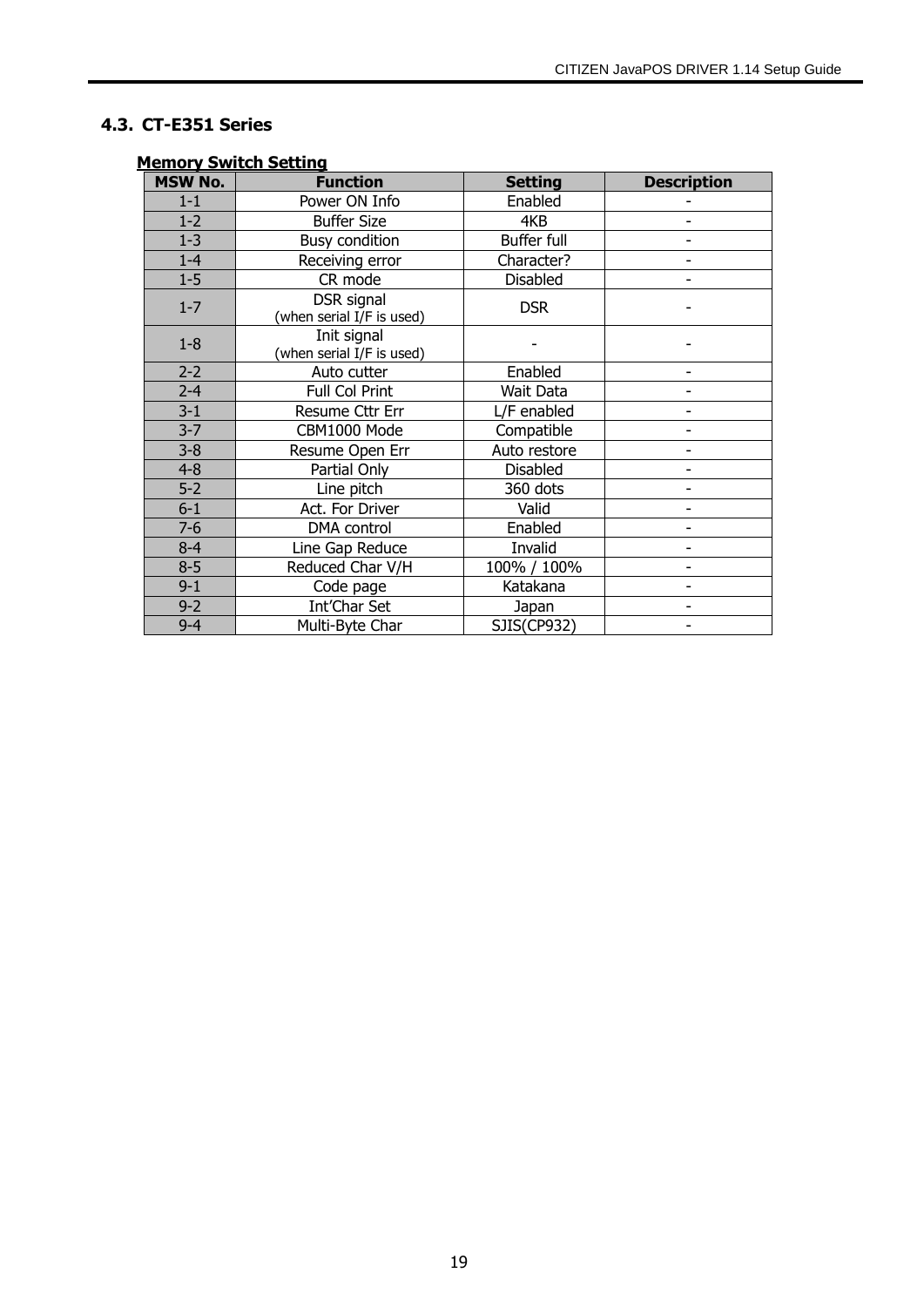## <span id="page-19-0"></span>**4.4. CT-E651 Series**

| <b>MSW No.</b> | <u>nemory ormeen occuring</u><br><b>Function</b> | <b>Setting</b>  | <b>Description</b> |
|----------------|--------------------------------------------------|-----------------|--------------------|
| $1 - 1$        | Power ON Info                                    | Enabled         |                    |
| $1-2$          | <b>Buffer Size</b>                               | 4KB             |                    |
| $1 - 3$        | <b>Busy condition</b>                            | Buffer full     |                    |
| $1-4$          | Receiving error                                  | Character?      |                    |
| $1 - 5$        | CR mode                                          | <b>Disabled</b> |                    |
| $1 - 7$        | DSR signal<br>(when serial I/F is used)          | <b>DSR</b>      |                    |
| $1 - 8$        | Init signal<br>(when serial I/F is used)         |                 |                    |
| $2 - 2$        | Auto cutter                                      | Enabled         |                    |
| $2 - 4$        | Full Col Print                                   | Wait Data       |                    |
| $3 - 1$        | Resume Cttr Err                                  | L/F enabled     |                    |
| $3 - 7$        | CBM1000 Mode                                     | Compatible      |                    |
| $3 - 8$        | Resume Open Err                                  | Auto restore    |                    |
| $4 - 8$        | Partial Only                                     | <b>Disabled</b> |                    |
| $5-2$          | Line pitch                                       | 360 dots        |                    |
| $6 - 1$        | Act. For Driver                                  | Valid           |                    |
| $7 - 6$        | DMA control                                      | Enabled         |                    |
| $8 - 4$        | Line Gap Reduce                                  | Invalid         |                    |
| $8 - 5$        | Reduced Char V/H                                 | 100% / 100%     |                    |
| $9 - 1$        | Code page                                        | Katakana        |                    |
| $9 - 2$        | Int'Char Set                                     | Japan           |                    |
| $9 - 4$        | Multi-Byte Char                                  | SJIS(CP932)     |                    |
| $13 - 6$       | Auto Reconnect<br>(when Bluetooth I/F is used)   | Invalid         |                    |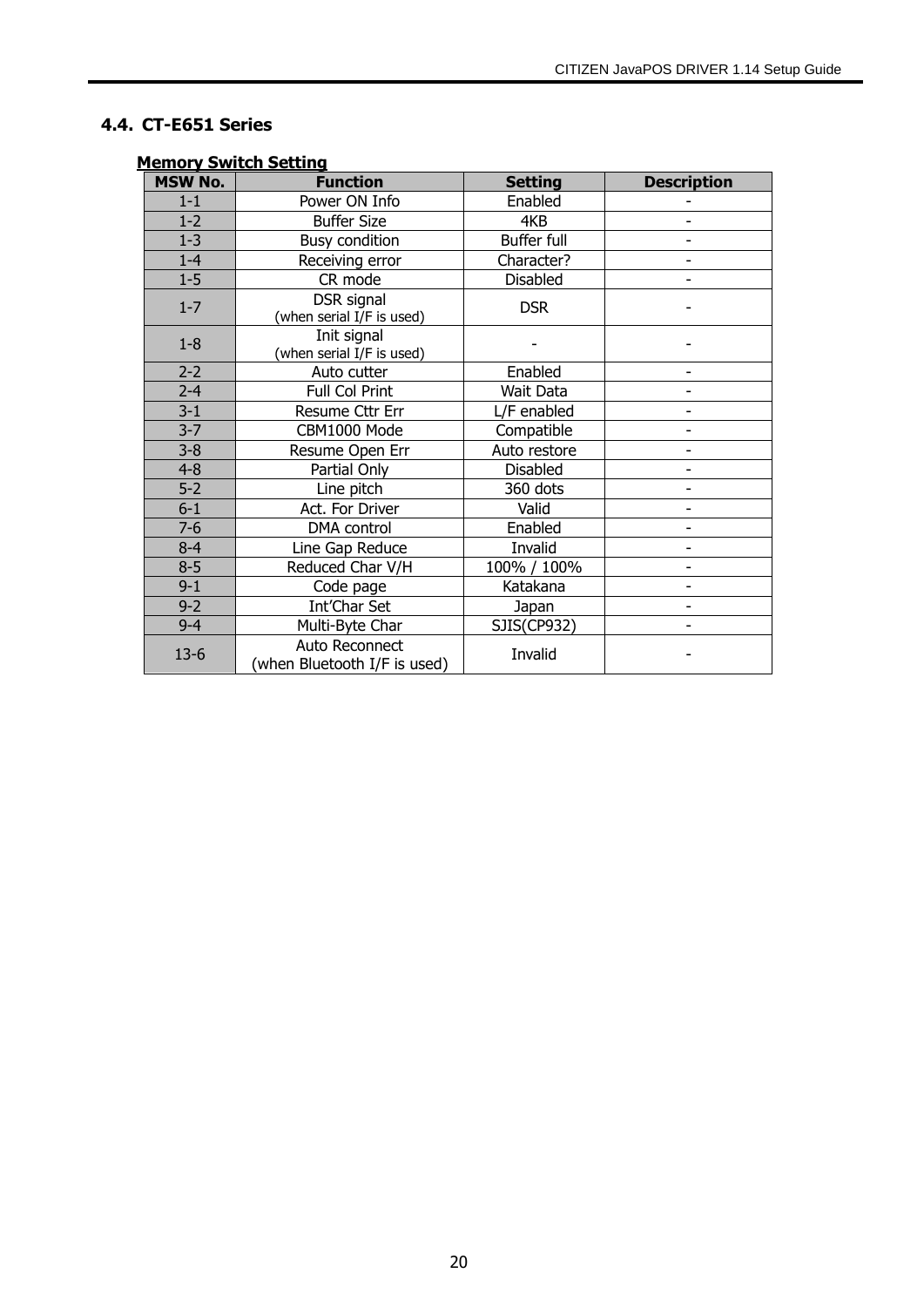## <span id="page-20-0"></span>**4.5. CT-S251 Series**

| <b>MSW No.</b> | <b>Function</b>                                 | <b>Setting</b>     | <b>Description</b>       |
|----------------|-------------------------------------------------|--------------------|--------------------------|
| $1 - 1$        | Power ON notify setting                         | Enabled            | Enabled                  |
| $1 - 2$        | Input buffer                                    | 4KB                | 4KB                      |
| $1 - 3$        | <b>Busy condition</b>                           | <b>Buffer full</b> | Buffer full              |
| $1 - 4$        | Receiving error character                       | Character?         | Character?               |
| $1-5$          | CR mode                                         | Disabled           | Disabled                 |
| $1 - 7$        | Select DSR signal<br>(when serial I/F is used)  | <b>DSR</b>         | <b>DSR</b>               |
| $1 - 8$        | Select INIT signal<br>(when serial I/F is used) |                    |                          |
| $2 - 2$        | Auto cutter operation                           | Enabled            | Enabled                  |
| $2 - 4$        | Full Col Print                                  | Wait Data          | Wait Data                |
| $3 - 1$        | Auto cutter restore                             | L/F enabled        | L/F enabled              |
| $3 - 7$        | CBM1000-compatible mode                         | Compatible         | Compatible               |
| $3 - 8$        | Cover opened while printing                     | Auto restore       | Auto restore             |
| $4 - 8$        | Forced partial                                  | Disabled           | Disabled                 |
| $5 - 2$        | Vertical basic calculation pitch                | 360 dots           | 360 dots                 |
| $6-1$          | Act. For Driver                                 | Valid              | Valid                    |
| $7-6$          | DMA control                                     | Enabled            |                          |
| $8 - 4$        | Line Gap Reduce                                 | Invalid            | $\blacksquare$           |
| $8 - 5$        | Reduced Char                                    | 100% / 100%        |                          |
| $8 - 6$        | Auto Side Shift                                 | Invalid            | $\overline{\phantom{a}}$ |
| $9 - 1$        | Code page                                       | Katakana           | $\blacksquare$           |
| $9 - 2$        | Foreign language characters                     | Japan              |                          |
| $9 - 3$        | Kanji                                           | Enabled            |                          |
| $9 - 4$        | JIS/Shift-JIS                                   | Shift-JIS          | ۰                        |
| $13-6$         | Auto Reconnect<br>(when Bluetooth I/F is used)  | Invalid            |                          |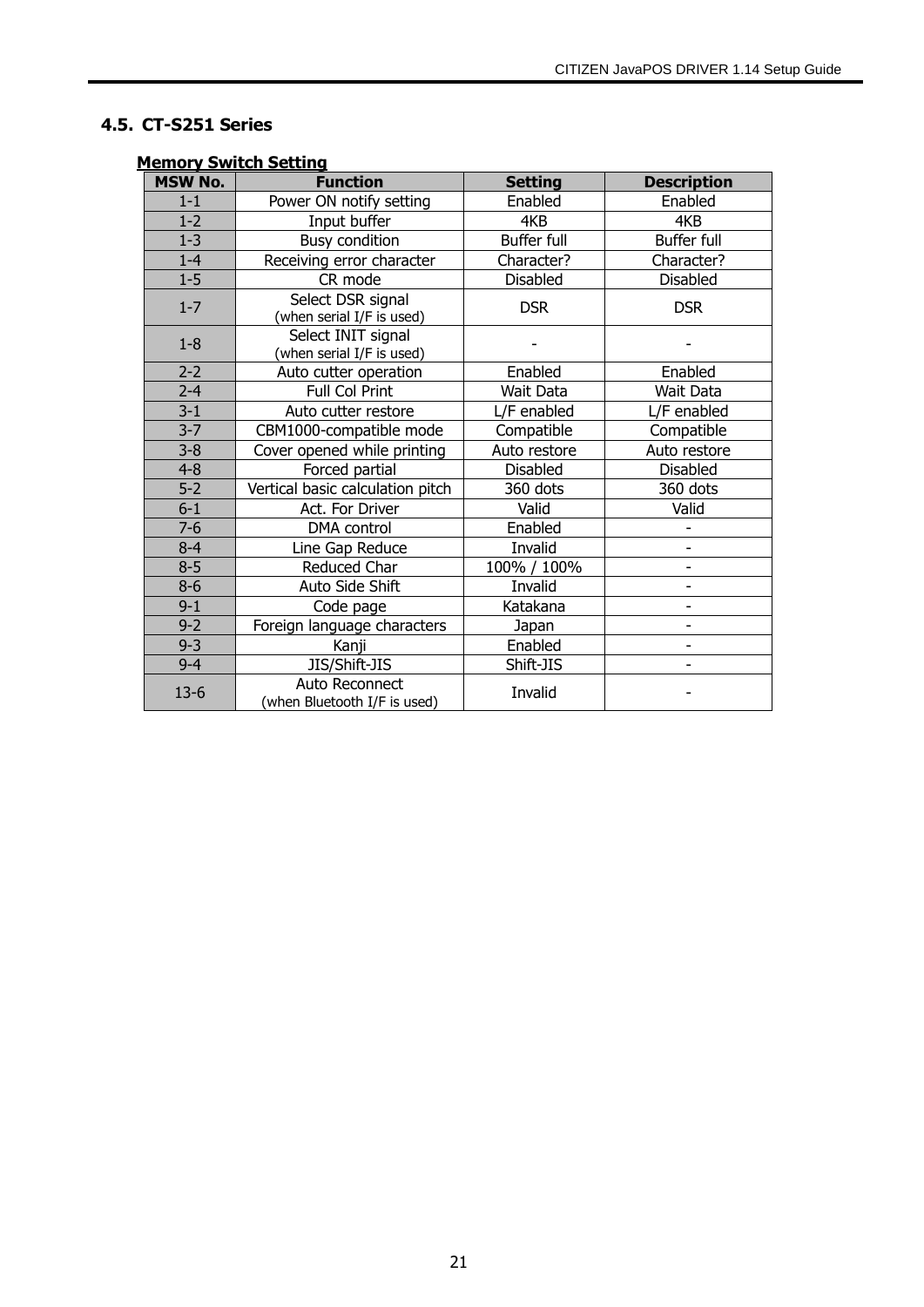## <span id="page-21-0"></span>**4.6. CT-S281 Series**

#### **DIP Switch Setting**

| <b>DSW No.</b> | <b>Function</b>                   | <b>Setting</b> | <b>Description</b> |  |  |
|----------------|-----------------------------------|----------------|--------------------|--|--|
|                | INIT<br>(when serial I/F is used) | ЭFF            | <b>Disabled</b>    |  |  |

| <b>MSW No.</b> | <b>Function</b>                                 | <b>Setting</b>  | <b>Description</b> |
|----------------|-------------------------------------------------|-----------------|--------------------|
| $1 - 1$        | Power ON notify setting                         | Enabled         |                    |
| $1 - 2$        | Input buffer                                    | 4KB             |                    |
| $1 - 3$        | <b>Busy condition</b>                           | Buffer full     |                    |
| $1 - 4$        | Receiving error character                       | Character?      |                    |
| $1 - 5$        | CR mode                                         | <b>Disabled</b> |                    |
| $1 - 7$        | DSR signal<br>(when serial I/F is used)         | <b>DSR</b>      |                    |
| $1-8$          | <b>INIT signal</b><br>(when serial I/F is used) |                 |                    |
| $2 - 2$        | Auto cutter operation                           | Enabled         |                    |
| $2 - 4$        | Full Col Print                                  | WaitData        |                    |
| $3 - 1$        | Auto cutter restore                             | L/F enabled     |                    |
| $3 - 7$        | CBM270-compatible mode                          | compatible      |                    |
| $3 - 8$        | Cover opened while printing                     | Auto restore    |                    |
| $4 - 8$        | Full cut command                                | Full cut        |                    |
| $9 - 1$        | Code page                                       | Katakana        |                    |
| $9 - 2$        | Foreign language characters                     | Japan           |                    |
| $9 - 3$        | Kanji                                           | Enabled         |                    |
| $9 - 4$        | JIS/Shift-JIS                                   | Shift-JIS       |                    |
| $13-6$         | Auto Reconnect<br>(when Bluetooth I/F is used)  | Invalid         |                    |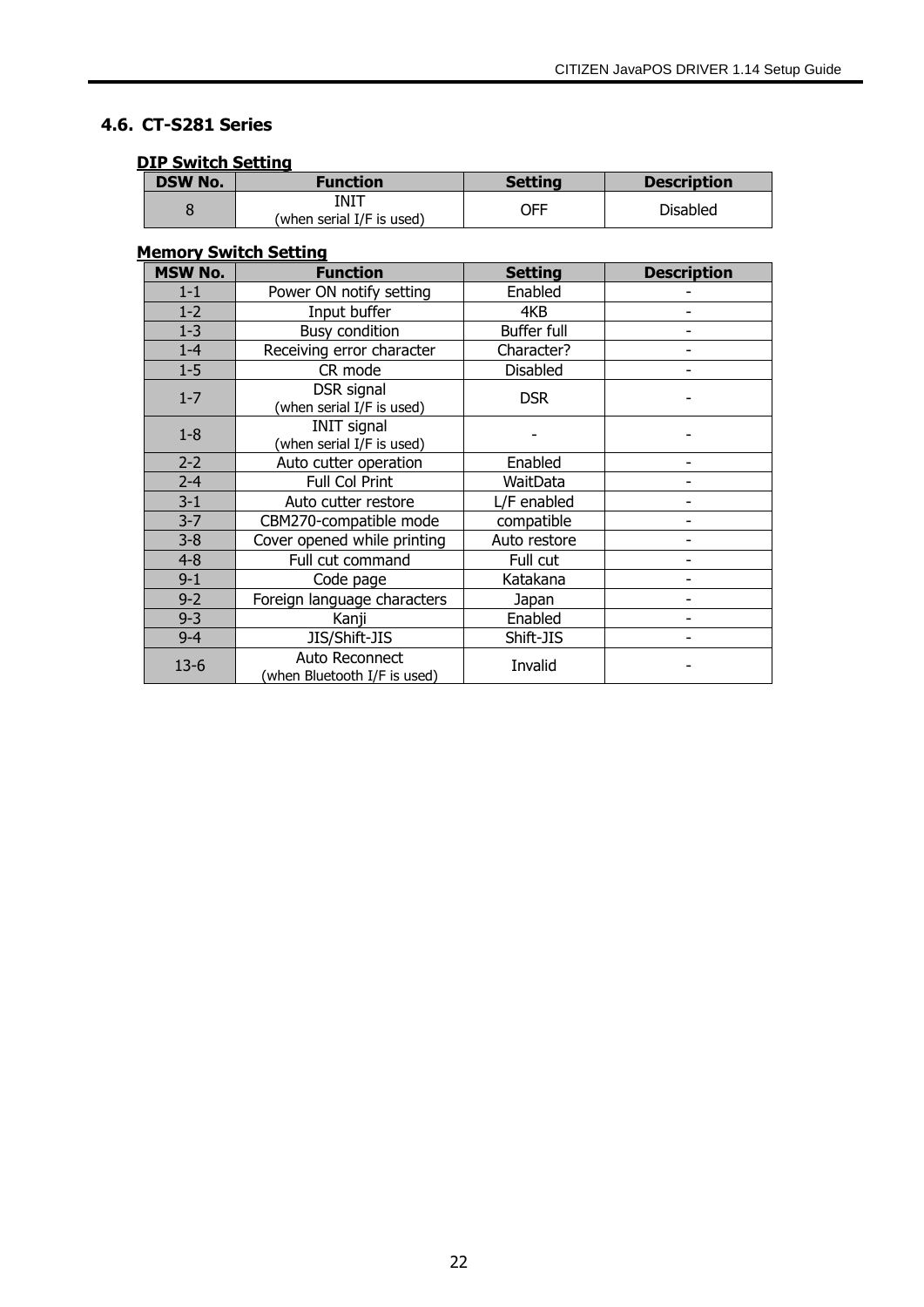## <span id="page-22-0"></span>**4.7. CT-S310 Series**

#### **DIP Switch Setting**

| <b>DSW No.</b> | <b>Function</b>                   | <b>Setting</b> | <b>Description</b> |  |  |
|----------------|-----------------------------------|----------------|--------------------|--|--|
|                | INIT<br>(when serial I/F is used) | <b>CFF</b>     | <b>Disabled</b>    |  |  |

| <b>MSW No.</b> | <b>Function</b>                                       | <b>Setting</b>     | <b>Description</b> |
|----------------|-------------------------------------------------------|--------------------|--------------------|
| $1 - 1$        | Power ON notify setting                               | Enabled            |                    |
| $1-2$          | Input buffer                                          | 4KB                |                    |
| $1 - 3$        | <b>Busy condition</b>                                 | <b>Buffer full</b> |                    |
| $1 - 4$        | Receiving error character                             | Character?         |                    |
| $1 - 5$        | CR mode                                               | <b>Disabled</b>    |                    |
| $1 - 7$        | DSR signal<br>(when serial interface is used)         | <b>DSR</b>         |                    |
| $1-8$          | <b>INIT signal</b><br>(when serial interface is used) |                    |                    |
| $2 - 2$        | Auto cutter operation                                 | Enabled            |                    |
| $2 - 4$        | Full Col Print                                        | WaitData           |                    |
| $3 - 1$        | Auto cutter restore                                   | L/F enabled        |                    |
| $3 - 3$        | Parallel 31 Pin<br>(when USB I/F are used)            | Reset              |                    |
| $3 - 7$        | CBM1000-compatible mode                               | Compatible         |                    |
| $3 - 8$        | Cover opened while printing                           | Auto restore       |                    |
| $4 - 8$        | Full cut command                                      | Full cut           |                    |
| $9 - 1$        | Code page                                             | Katakana           |                    |
| $9 - 2$        | Foreign language characters                           | Japan              |                    |
| $9 - 3$        | Kanji                                                 | Enabled            |                    |
| $9 - 4$        | JIS/Shift-JIS                                         | Shift-JIS          |                    |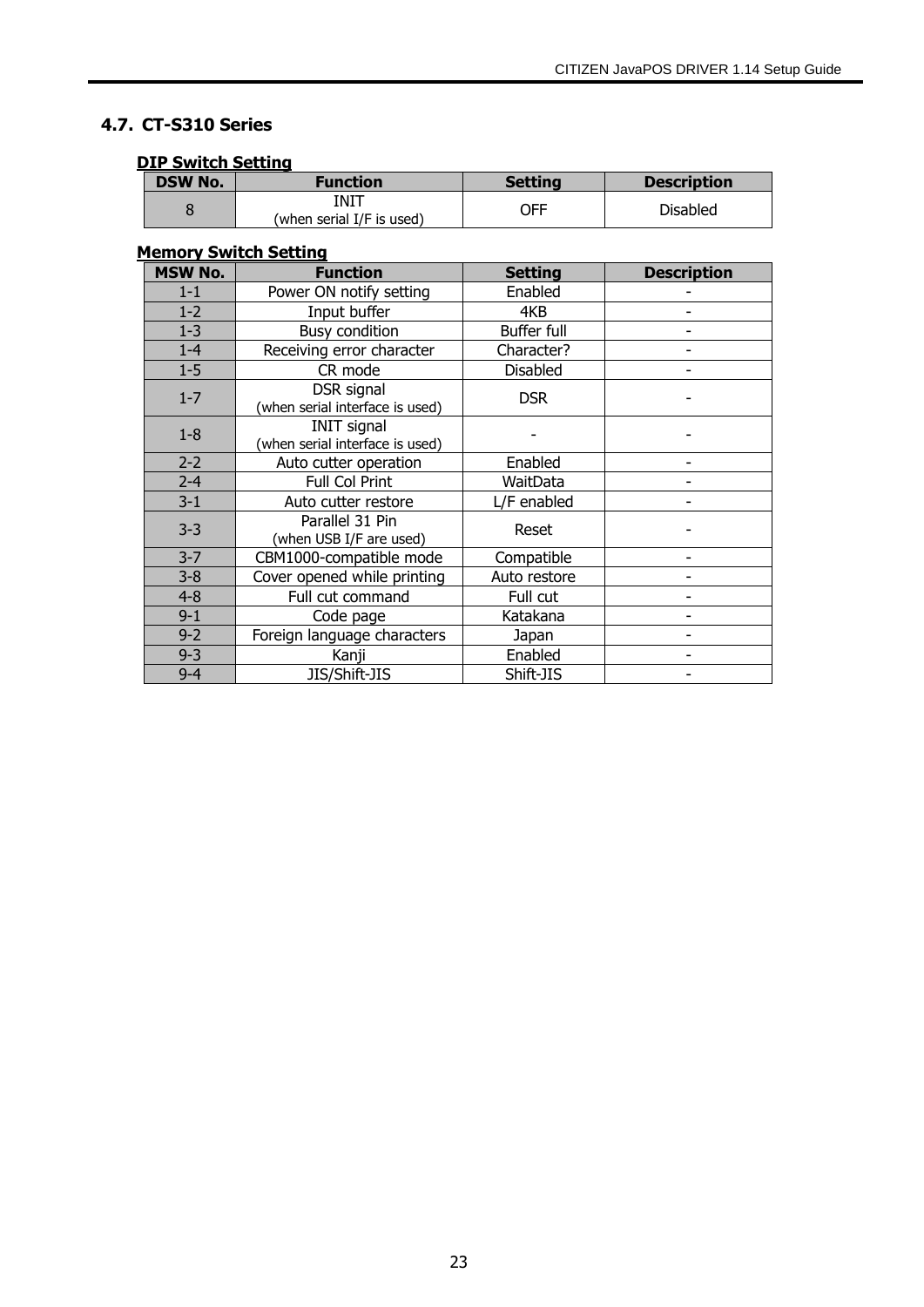## <span id="page-23-0"></span>**4.8. CT-S310II Series**

| <b>MSW No.</b> | <b>Function</b>                                 | <b>Setting</b>     | <b>Description</b> |
|----------------|-------------------------------------------------|--------------------|--------------------|
| $1 - 1$        | Power ON notify setting                         | Enabled            |                    |
| $1 - 2$        | Input buffer                                    | 4KB                |                    |
| $1 - 3$        | <b>Busy condition</b>                           | <b>Buffer full</b> |                    |
| $1-4$          | Receiving error character                       | Character?         |                    |
| $1-5$          | CR mode                                         | Disabled           |                    |
| $1 - 7$        | Select DSR signal<br>(when serial I/F is used)  | <b>DSR</b>         |                    |
| $1-8$          | Select INIT signal<br>(when serial I/F is used) |                    |                    |
| $2 - 2$        | Auto cutter operation                           | Enabled            |                    |
| $2 - 4$        | Full Col Print                                  | WaitData           |                    |
| $3 - 1$        | Auto cutter restore                             | L/F enabled        |                    |
| $3 - 3$        | Parallel 31Pin<br>(when USB I/F are used)       | Reset              |                    |
| $3 - 7$        | CBM1000-compatible mode                         | Compatible         |                    |
| $3 - 8$        | Cover opened while printing                     | Auto restore       |                    |
| $4 - 8$        | Forced partial                                  | Disabled           |                    |
| $5-2$          | Vertical basic calculation pitch                | 360 dots           |                    |
| $6 - 1$        | Act. For Driver                                 | Valid              |                    |
| $7-6$          | DMA control                                     | Enabled            |                    |
| $8 - 4$        | Line Gap Reduce                                 | Invalid            |                    |
| $8 - 5$        | Reduced Char                                    | 100% / 100%        |                    |
| $9 - 1$        | Code page                                       | Katakana           |                    |
| $9 - 2$        | Foreign language characters                     | Japan              |                    |
| $9 - 3$        | Kanji                                           | Enabled            |                    |
| $9 - 4$        | JIS/Shift-JIS                                   | Shift-JIS          |                    |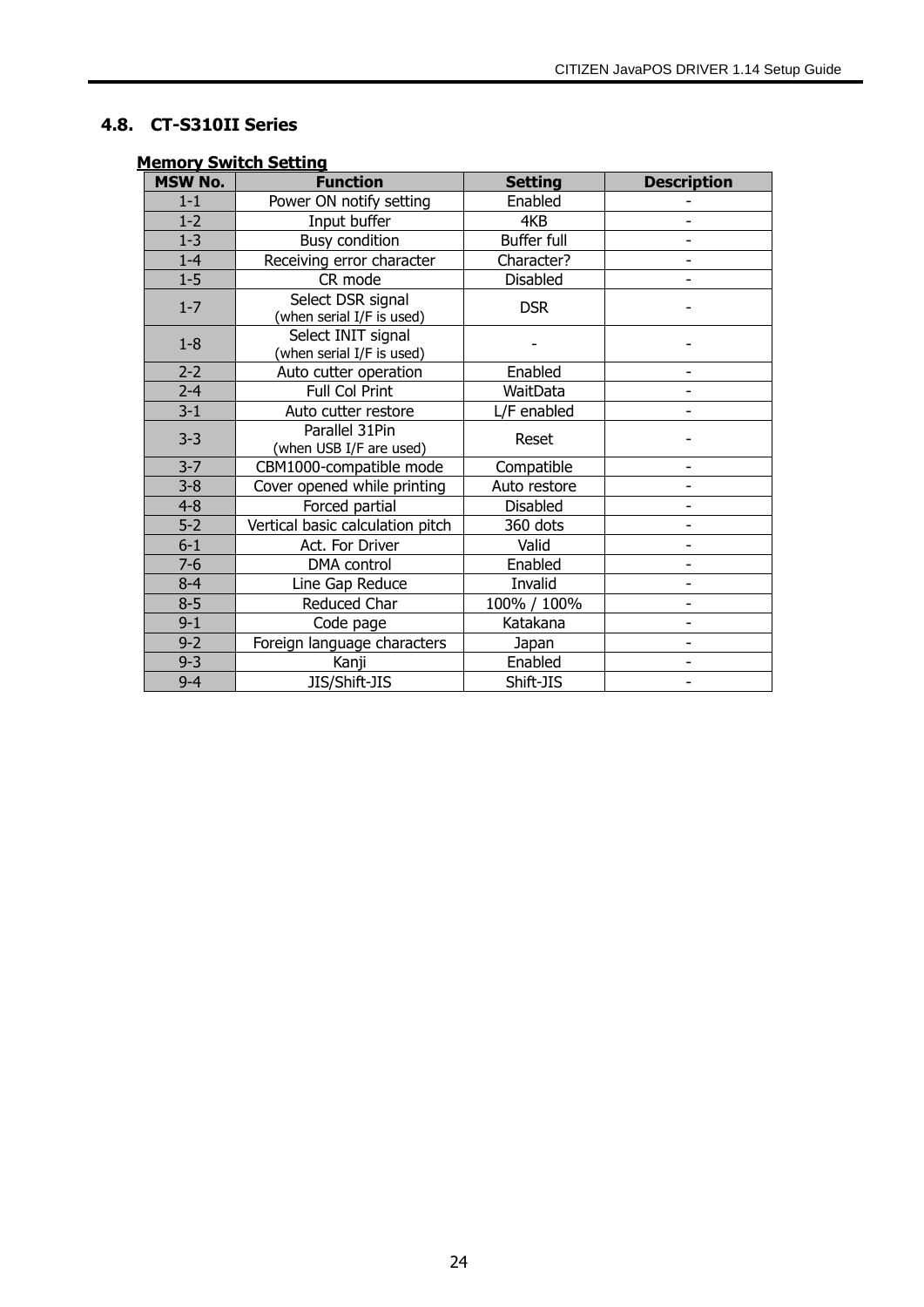## **4.9. CT-S601/651/801/851 Series**

## <span id="page-24-0"></span>**DIP Switch Setting**

| <b>DSW No.</b> | <b>Function</b>                   | <b>Setting</b> | <b>Description</b> |
|----------------|-----------------------------------|----------------|--------------------|
|                | INIT<br>(when serial I/F is used) | OFF            | <b>Disabled</b>    |

| <b>MSW No.</b> | <b>Function</b>                                 | <b>Setting</b>     | <b>Description</b>       |
|----------------|-------------------------------------------------|--------------------|--------------------------|
| $1-1$          | Power ON notify setting                         | Enabled            |                          |
| $1 - 2$        | Input buffer                                    | 4KB                |                          |
| $1 - 3$        | Busy condition                                  | Buffer full        | ۰                        |
| $1 - 4$        | Receiving error character                       | Character?         |                          |
| $1 - 5$        | CR mode                                         | Disabled           |                          |
| $1 - 7$        | Select DSR signal<br>(when serial I/F is used)  | <b>DSR</b>         |                          |
| $1-8$          | Select INIT signal<br>(when serial I/F is used) |                    |                          |
| $2 - 2$        | Auto cutter operation                           | Enabled            |                          |
| $2 - 4$        | Full Col Print                                  | WaitData           |                          |
| $3 - 1$        | Auto cutter restore                             | L/F enabled        |                          |
| $3 - 3$        | Parallel 31Pin<br>(when USB I/F are used)       | Reset              |                          |
| $3 - 7$        | CBM1000-compatible mode                         | Compatible         | ۰                        |
| $3 - 8$        | Cover opened while printing                     | Auto restore       |                          |
| $4 - 8$        | Forced partial                                  | <b>Disabled</b>    | $\overline{\phantom{a}}$ |
| $5-2$          | Vertical basic calculation pitch                | 360 dots           |                          |
| $6-1$          | Act. For Driver                                 | Valid              |                          |
| $7 - 6$        | DMA control                                     | Enabled            |                          |
| $9 - 1$        | Code page                                       | Katakana           |                          |
| $9 - 2$        | Foreign language characters                     | Japan              |                          |
| $9 - 3$        | Kanji                                           | Enabled            |                          |
| $9 - 4$        | JIS/Shift-JIS                                   | Shift-JIS          |                          |
| $10-3$         | ACK output timing<br>(when USB I/F are used)    | <b>Before BUSY</b> |                          |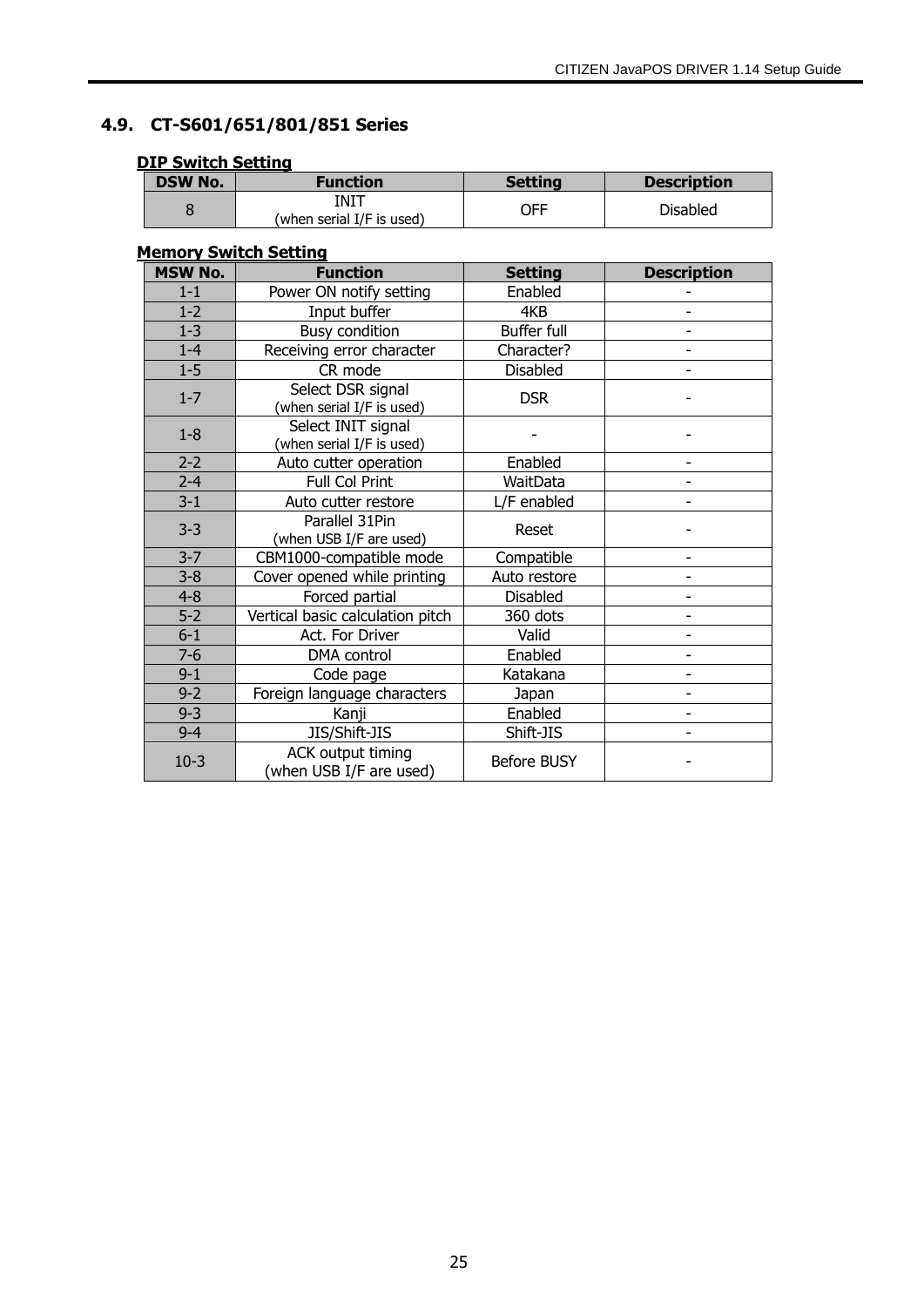## <span id="page-25-0"></span>**4.10. CT-S601II/651II/801II/851II Series**

| <b>JIP SWITCH SETTING</b> |                                   |                |                    |  |
|---------------------------|-----------------------------------|----------------|--------------------|--|
| <b>DSW No.</b>            | Function                          | <b>Setting</b> | <b>Description</b> |  |
|                           | INIT<br>(when serial I/F is used) | OFF            | <b>Disabled</b>    |  |

## **DIP Switch Setting**

| <b>MSW No.</b> | <b>Function</b>                                     | <b>Setting</b>     | <b>Description</b>       |
|----------------|-----------------------------------------------------|--------------------|--------------------------|
| $1-1$          | Power ON notify setting                             | Enabled            |                          |
| $1 - 2$        | Input buffer                                        | 4KB                |                          |
| $1 - 3$        | <b>Busy condition</b>                               | Buffer full        |                          |
| $1-4$          | Receiving error character                           | Character?         |                          |
| $1 - 5$        | CR mode                                             | <b>Disabled</b>    |                          |
| $1 - 7$        | Select DSR signal<br>(when serial I/F is used)      | <b>DSR</b>         |                          |
| $1-8$          | Select INIT signal<br>(when serial I/F is used)     |                    |                          |
| $2 - 2$        | Auto cutter operation                               | Enabled            |                          |
| $2 - 4$        | Full Col Print                                      | WaitData           |                          |
| $3 - 1$        | Auto cutter restore                                 | L/F enabled        |                          |
| $3 - 3$        | Parallel 31Pin<br>(when USB I/F are used)           | Reset              |                          |
| $3 - 7$        | CBM1000-compatible mode                             | Compatible         | $\overline{\phantom{a}}$ |
| $3 - 8$        | Cover opened while printing                         | Auto restore       |                          |
| $4 - 8$        | Forced partial                                      | <b>Disabled</b>    |                          |
| $5 - 2$        | Vertical basic calculation pitch                    | 360 dots           |                          |
| $6 - 1$        | Act. For Driver                                     | Valid              | $\overline{\phantom{a}}$ |
| $7 - 6$        | DMA control                                         | Enabled            |                          |
| $8 - 4$        | Line Gap Reduce                                     | Invalid            |                          |
| $8 - 5$        | Reduced Char                                        | 100% / 100%        |                          |
| $9 - 1$        | Code page                                           | Katakana           | $\overline{\phantom{a}}$ |
| $9 - 2$        | Foreign language characters                         | Japan              |                          |
| $9 - 4$        | Multi-byte Char                                     | SJIS(CP932)        |                          |
| $10-3$         | <b>ACK output timing</b><br>(when USB I/F are used) | <b>Before BUSY</b> |                          |
| $13-6$         | Auto Reconnect<br>(when Bluetooth I/F is used)      | Invalid            |                          |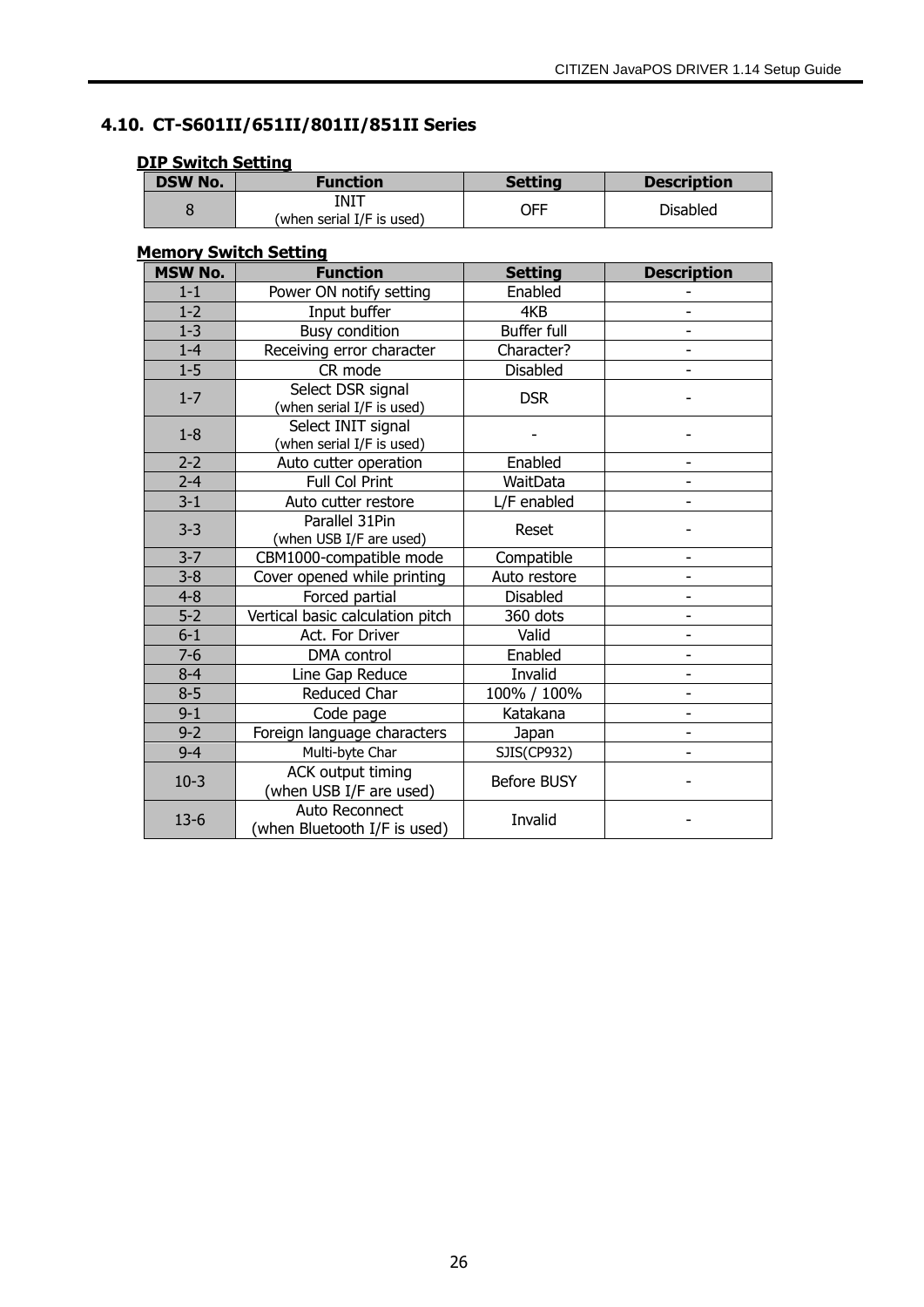## **4.11. CT-S751 Series**

<span id="page-26-0"></span>

| <b>MSW No.</b> | <u>nemory ormeen occuring</u><br><b>Function</b> | <b>Setting</b>  | <b>Description</b> |
|----------------|--------------------------------------------------|-----------------|--------------------|
| $1 - 1$        | Power ON Info                                    | Enabled         |                    |
| $1 - 2$        | <b>Buffer Size</b>                               | 4KB             |                    |
| $1 - 3$        | <b>Busy condition</b>                            | Buffer full     |                    |
| $1-4$          | Receiving error                                  | Character?      |                    |
| $1 - 5$        | CR mode                                          | <b>Disabled</b> |                    |
| $1 - 7$        | DSR signal<br>(when serial I/F is used)          | <b>DSR</b>      |                    |
| $1-8$          | Init signal<br>(when serial I/F is used)         |                 |                    |
| $2 - 2$        | Auto cutter                                      | Enabled         |                    |
| $2 - 4$        | Full Col Print                                   | Wait Data       |                    |
| $3 - 1$        | Resume Cttr Err                                  | L/F enabled     |                    |
| $3 - 7$        | CBM1000 Mode                                     | Compatible      |                    |
| $3 - 8$        | Resume Open Err                                  | Auto restore    |                    |
| $4 - 8$        | Partial Only                                     | <b>Disabled</b> |                    |
| $5-2$          | Line pitch                                       | 360 dots        |                    |
| $6 - 1$        | Act. For Driver                                  | Valid           |                    |
| $7 - 6$        | DMA control                                      | Enabled         |                    |
| $8 - 4$        | Line Gap Reduce                                  | Invalid         |                    |
| $8 - 5$        | Reduced Char V/H                                 | 100% / 100%     |                    |
| $9 - 1$        | Code page                                        | Katakana        |                    |
| $9 - 2$        | Int'Char Set                                     | Japan           |                    |
| $9 - 4$        | Multi-Byte Char                                  | SJIS(CP932)     |                    |
| $13 - 6$       | Auto Reconnect<br>(when Bluetooth I/F is used)   | Invalid         |                    |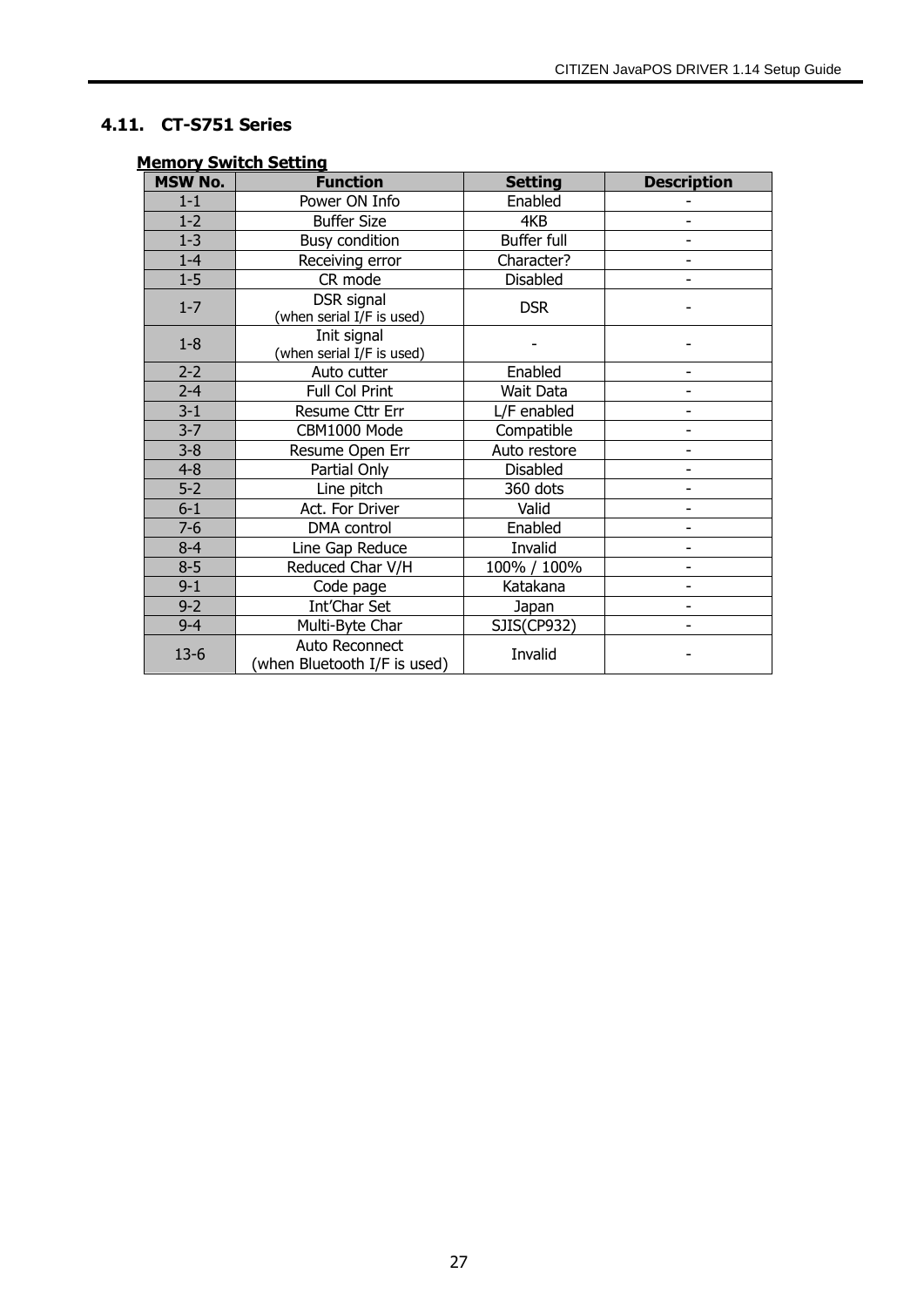## **4.12. CT-S2000 Series**

#### <span id="page-27-0"></span>**DIP Switch Setting**

| .              |                                   |                |                    |  |
|----------------|-----------------------------------|----------------|--------------------|--|
| <b>DSW No.</b> | <b>Function</b>                   | <b>Setting</b> | <b>Description</b> |  |
|                | INIT<br>(when serial I/F is used) | OFF            | <b>Disabled</b>    |  |

| <b>MSW No.</b> | <b>Function</b>                                 | <b>Setting</b>     | <b>Description</b> |
|----------------|-------------------------------------------------|--------------------|--------------------|
| $1 - 1$        | Power ON notify setting                         | Enabled            |                    |
| $1-2$          | Input buffer                                    | 4KB                |                    |
| $1 - 3$        | Busy condition                                  | Buffer full        |                    |
| $1 - 4$        | Receiving error character                       | Character?         |                    |
| $1 - 5$        | CR mode                                         | Disabled           |                    |
| $1 - 7$        | Select DSR signal<br>(when serial I/F is used)  | <b>DSR</b>         |                    |
| $1-8$          | Select INIT signal<br>(when serial I/F is used) |                    |                    |
| $2 - 2$        | Auto cutter operation                           | Enabled            |                    |
| $2 - 4$        | Full Col Print                                  | WaitData           |                    |
| $3 - 1$        | Auto cutter restore                             | L/F enabled        |                    |
| $3 - 3$        | Parallel 31Pin<br>(when USB I/F are used)       | Reset              |                    |
| $3 - 7$        | CBM1000-compatible mode                         | Compatible         |                    |
| $3 - 8$        | Cover opened while printing                     | Auto restore       |                    |
| $4 - 8$        | Forced partial                                  | Disabled           |                    |
| $5-2$          | Vertical basic calculation pitch                | 360 dots           |                    |
| $7 - 6$        | DMA control                                     | Enabled            |                    |
| $9 - 1$        | Code page                                       | Katakana           |                    |
| $9 - 2$        | Foreign language characters                     | Japan              |                    |
| $9 - 3$        | Kanji                                           | Enabled            |                    |
| $9 - 4$        | JIS/Shift-JIS                                   | Shift-JIS          |                    |
| $10-3$         | ACK output timing<br>(when USB I/F are used)    | <b>Before BUSY</b> |                    |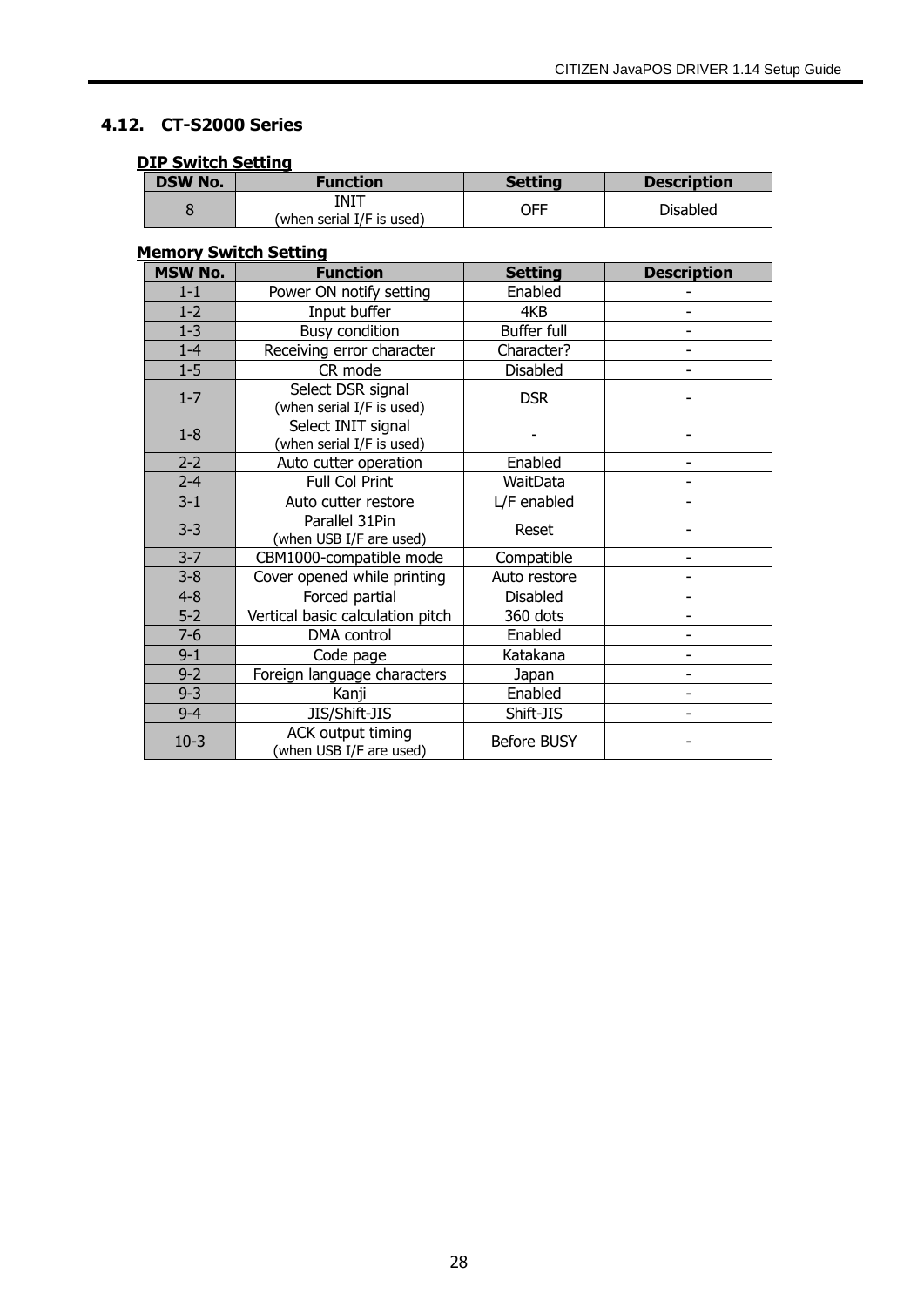## **4.13. CT-S4000 Series**

## <span id="page-28-0"></span>**DIP Switch Setting**

| <b>DSW No.</b> | Function                          | <b>Setting</b> | <b>Description</b> |
|----------------|-----------------------------------|----------------|--------------------|
|                | INIT<br>(when serial I/F is used) | OFF            | <b>Disabled</b>    |

| <b>MSW No.</b> | <b>Function</b>                                       | <b>Setting</b> | <b>Description</b> |
|----------------|-------------------------------------------------------|----------------|--------------------|
| $1-1$          | Power ON notify setting                               | Enabled        |                    |
| $1 - 2$        | Input buffer                                          | 4KB            |                    |
| $1 - 3$        | <b>Busy condition</b>                                 | Buffer full    |                    |
| $1-4$          | Receiving error character                             | Character?     |                    |
| $1 - 5$        | CR mode                                               | Disabled       |                    |
| $1 - 7$        | Select DSR signal<br>(when serial interface is used)  | <b>DSR</b>     |                    |
| $1 - 8$        | Select INIT signal<br>(when serial interface is used) |                |                    |
| $2 - 2$        | Auto cutter operation                                 | Enabled        |                    |
| $2 - 4$        | Full Col Print                                        | WaitData       |                    |
| $3 - 1$        | Auto cutter restore                                   | L/F enabled    |                    |
| $3 - 3$        | Parallel 31Pin<br>(when USB I/F are used)             | Reset          |                    |
| $3 - 7$        | CBM1000-compatible mode                               | Compatible     |                    |
| $3 - 8$        | Cover opened while printing                           | Auto restore   |                    |
| $4 - 8$        | Forced partial                                        | Disabled       |                    |
| $5-2$          | Vertical basic calculation pitch                      | 360 dots       |                    |
| $5-5$          | Power OFF notify                                      | Disabled       |                    |
| $7-6$          | DMA control                                           | Enabled        |                    |
| $9 - 1$        | Code page                                             | Katakana       |                    |
| $9 - 2$        | Foreign language characters                           | Japan          | ٠                  |
| $9 - 3$        | Kanji                                                 | Enabled        |                    |
| $9 - 4$        | JIS/Shift-JIS                                         | Shift-JIS      |                    |
| $10-3$         | ACK output timing<br>(when USB I/F are used)          | Before BUSY    |                    |